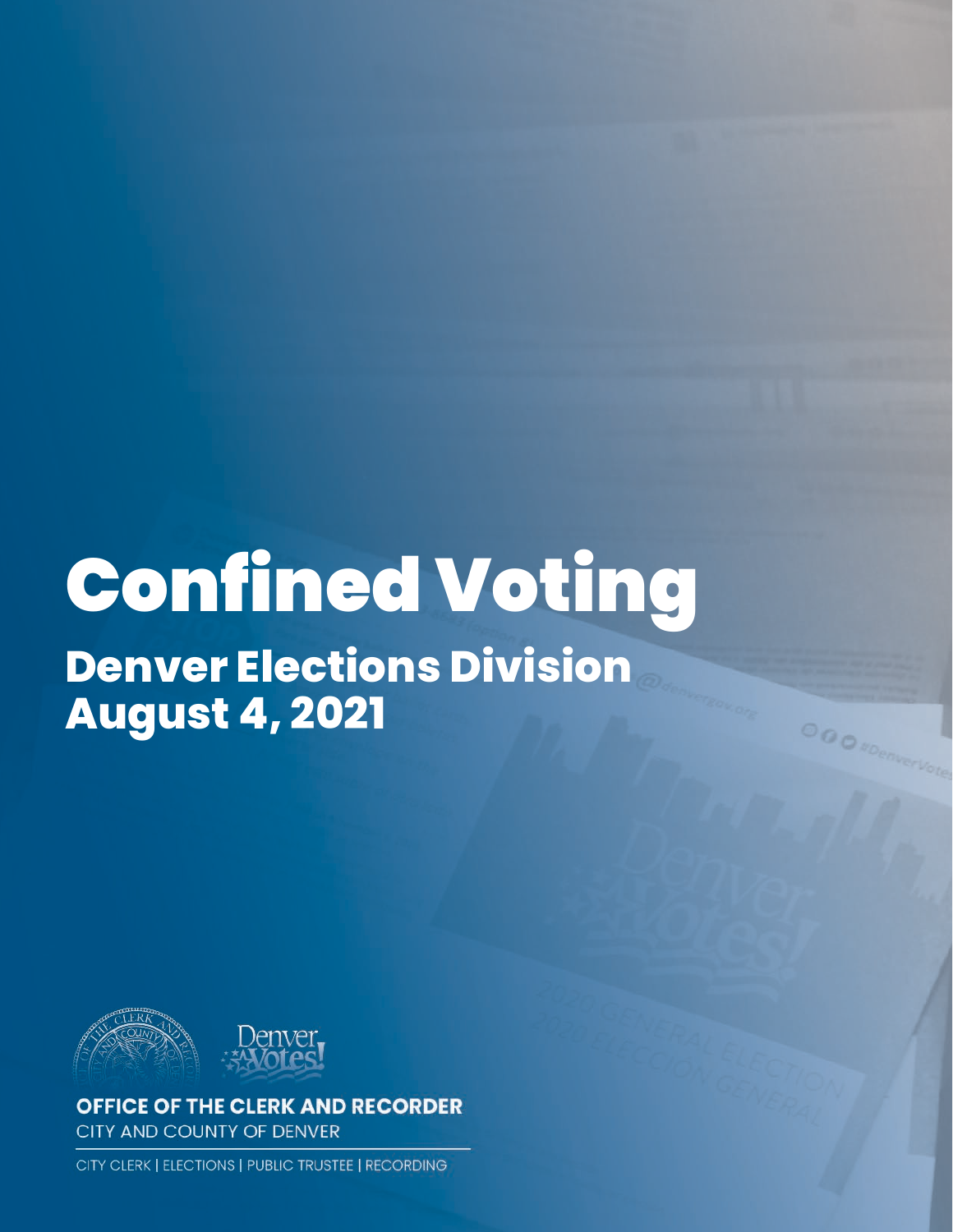# **Confined Voting**

- Facilitated by the Denver Elections Division
- Supported by the Denver Sheriff Department
- Assisted by nonprofit, nonpartisan partners

The State of Colorado continues to be an example of the pursuit of an ever-better democracy. In this mission, the Denver Elections Division is attempting to define better processes for registration and voting with a goal of clearly defined access for all eligible voters.

#### **History**

Colorado does not practice permanent disenfranchisement for people who have a criminal background. The common belief that someone with a criminal record can't vote isn't true in Colorado, but it's not widely known. Additionally, Colorado criminal justice agencies such as county jails, parole, probation, halfway houses (ComCor), and reentry services have been limited in their understanding of voter rights, inadvertently contributing to the disenfranchisement of this population. Understanding the significance of this gap, the Colorado Criminal Justice Reform Coalition (CCJRC), since 2006, has run the only civic engagement campaign in Colorado that focuses exclusively on people with criminal records. In 2016, the need to increase our capacity and expand our campaign to educate communities across Colorado became evident.

In 2016, CCJRC met with the Denver Elections Division (DED) and the Denver Sheriff Department to discuss the opportunity to launch a voting program pilot focused exclusively on eligible voters confined in Denver City and County jails. Those eligible included people serving pre-trial confinement and sentences for misdemeanor convictions. The program would focus on providing voter education, registration and access to voting.

From 2016 to 2020, volunteers of the Confined Voter Project helped register confined voters at both jails within the City and County of Denver. Community played a pivotal role in engaging volunteers to support this project. Through intentional outreach, the project created a base of volunteers that were now experts on voting eligibility for incarcerated people. We conducted training so volunteers could learn more about voting eligibility in order to combat the common but incorrect belief that a criminal record resulted in loss of the right to vote in the State of Colorado.

#### **Issue**

Defining access to election registration and balloting for confined prisoners awaiting trial or serving sentences for misdemeanors.

#### Rule

#### **Election Rules (8 CCR 1505-1) - 2.19 Registration of electors who are confined in a county jail or detention facility**

2.19.1 Before each election, the county clerk must make efforts to coordinate with the sheriff or his or her designee at each county jail or detention center in the county to provide confined eligible individuals an opportunity to register to vote.

#### Application

While information and registration forms should be available at all times, it is best to schedule one or more bulk registration events because of the number of people and the uniqueness of each individual situation. Trained staff from DED and nonprofit partners assist in informing and registering individuals. Registration and balloting information is made available to administrators and facility managers.

The Denver Elections Division provides paper forms for registration. Designated administrators may assist in distribution and return of forms to and from the Elections Division. A nonprofit, nonpartisan partner may provide assistance with accessibility and distribution.

The agencies and volunteers in Denver will coordinate an effort to administer a fair election process for prisoners confined and seeking access to their voting rights.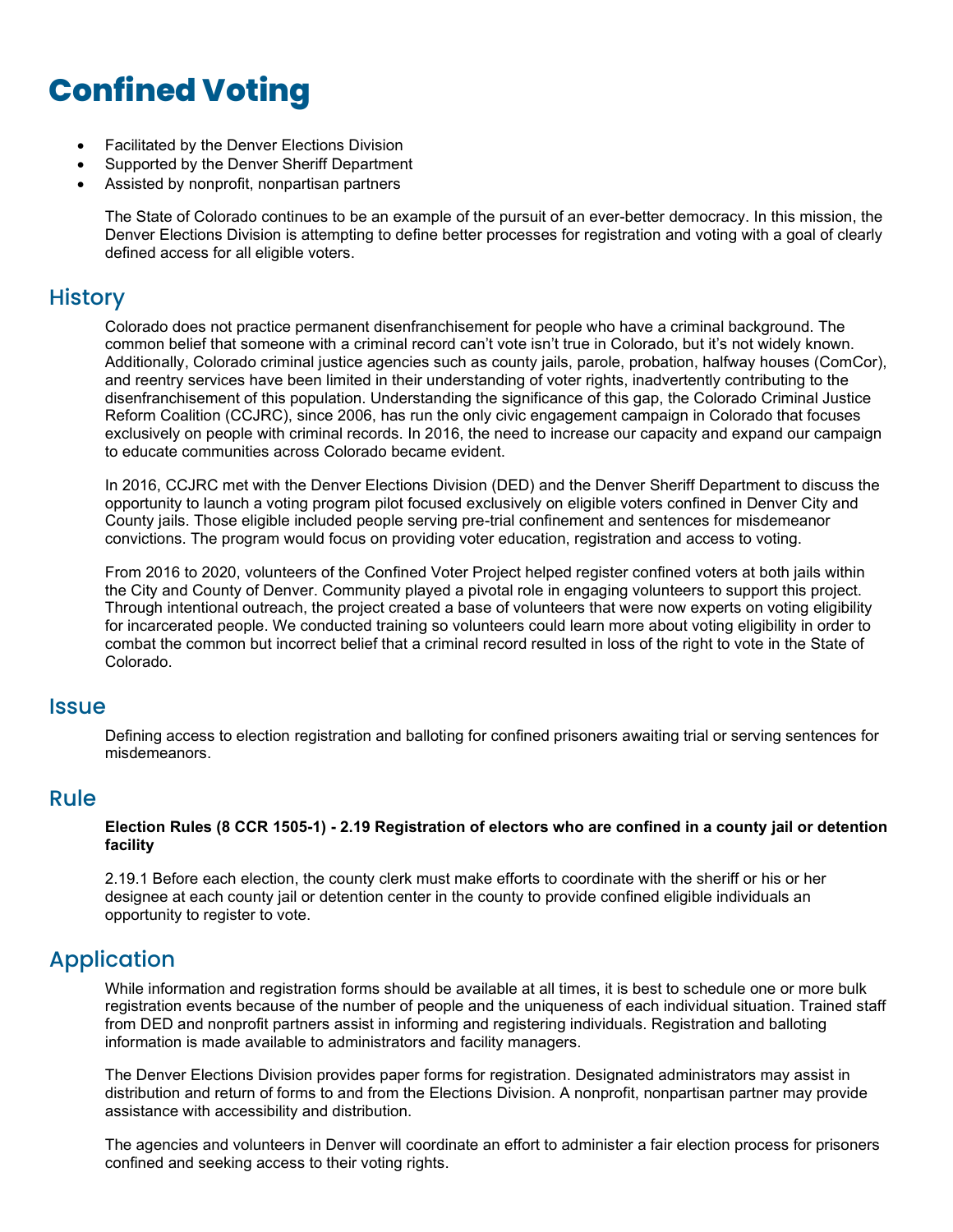# This Document is intended to:

- Define Confined Voting
- Define a Confined Voter
- Define why Confined Voting is necessary and beneficial
- Outline the procedures for Confined Voting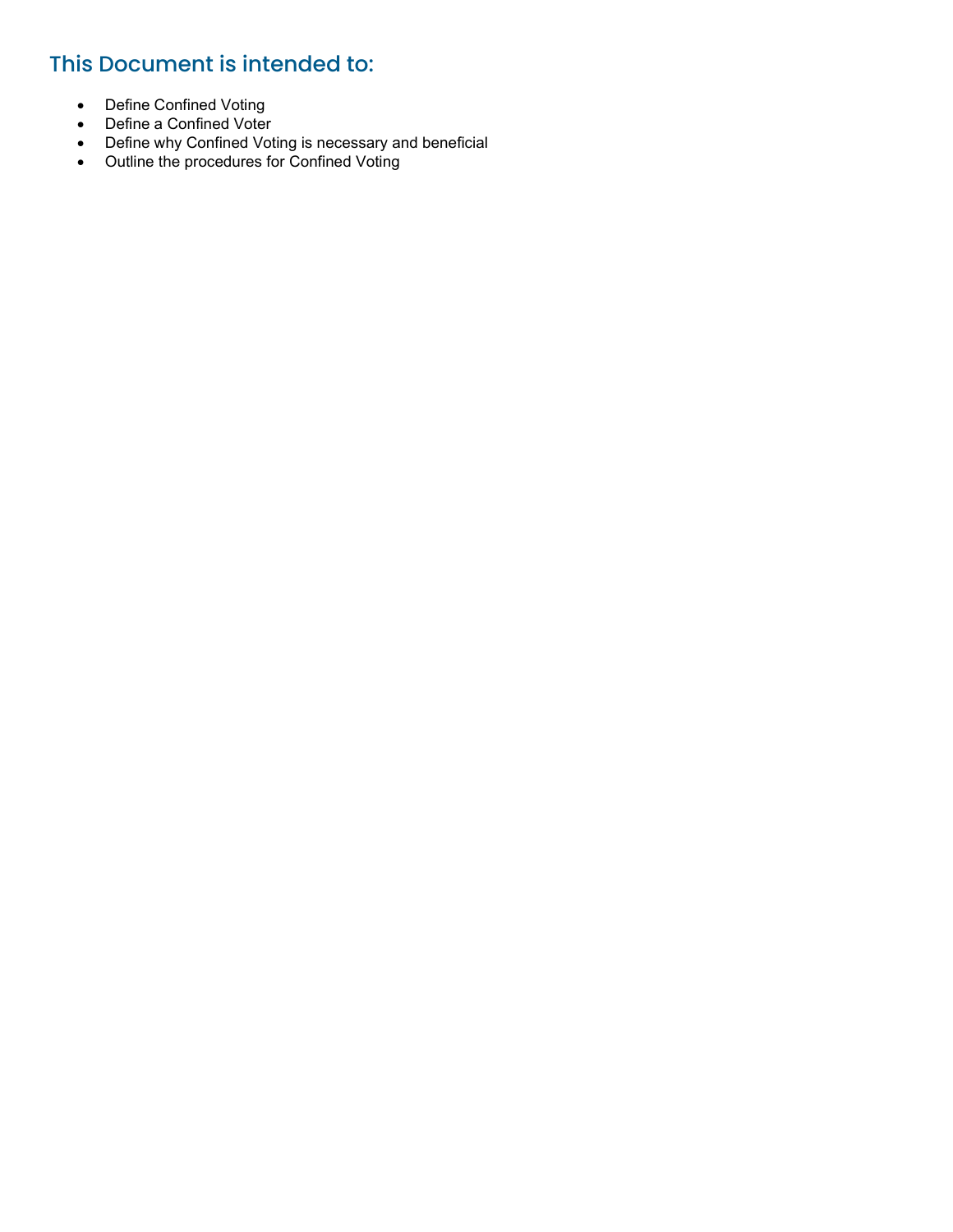# **What is Confined Voting?**

Confined voting is the process in which an eligible confined voter may have access to all resources necessary to register to vote and to cast a ballot.

#### Who is a Confined Voter?

An individual who is eligible to vote and is detained in a correctional facility.

A person who is awaiting trial but has not been tried or who is not serving a sentence for a felony conviction may register to vote and may list the jail address on the registration form.

No person, while serving a sentence of detention or confinement in jail for a felony conviction, is eligible to register to vote or to vote in any election in the State of Colorado.

#### Term of Imprisonment

1-1-104. Definitions (49.3) (a) "Term of imprisonment" or "full term of imprisonment" means the period during which an individual is serving a sentence of detention or confinement in any correctional facility, jail, or other location for a felony conviction. (c) "Term of imprisonment" or "full term of imprisonment" does not include the period during which an individual is on parole.

# **Why Have Confined Voting Procedures?**

#### Limited Access

There are clear barriers to voting information, registration, and the act of voting a ballot for a confined voter. They have no access to the internet, limited phone access, limited access to mailing, and they cannot physically visit a Voter Service and Polling Center.

#### Secure Chain of Custody

Agencies can put procedures in place for every step of ballot delivery. Ballot box security logs can track every movement of a ballot.

Voting efforts will be facilitated by the Denver Elections Division (DED) with the support of the Denver Sheriff Department (DSD) and the assistance of a third-party partner who is associated with a nonprofit, nonpartisan organization (partner) when available.

Designated volunteers will take training provided by the DED and DSD to assist with registration event(s).

#### Limit Voter Intimidation

Define a voting area to ensure a voter can privately mark their ballot and have assistance provided.

#### ADA Compliant

DED can provide equipment options for accessibility.

#### Benefits to Having a Procedure:

- Voter assistance is more regulated.
- Bilingual and bipartisan staff are available.
- The confined voters and their locations are easily identifiable.
- Direct contact will enable a timely exchange of information to ensure eligibility.
- Informing voters of eligibility will make registration processing more efficient and cost effective.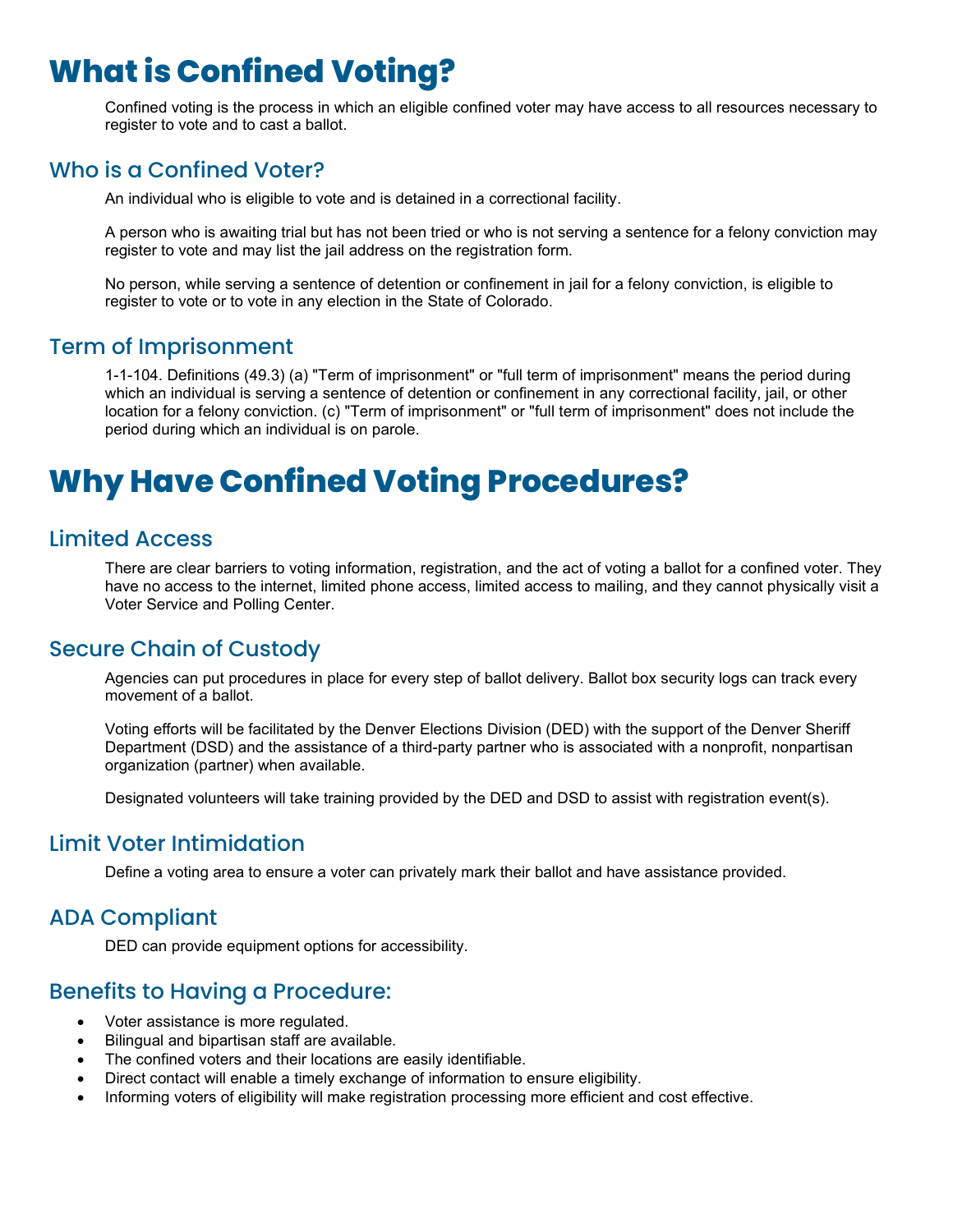# **Definition of Roles**

#### Denver Elections Division

The Elections Division will schedule a visit with the Program Administrator for a registration event to the facility. The Elections Division will bring materials to register voters. The voter will be issued a form. Completed forms will be taken back with the Elections Division. (C.R.S. 1-2-201; 1-2-219)

#### Administrator

The Programs Administrator will have blank forms provided by the Denver Elections Division. The Administrator may distribute and collect the forms as needed. The Administrator will return the completed forms to Denver Elections via mail, scanned in email, fax, or schedule the Elections Division for a pick-up. (C.R.S. 1-2-201.5 (1))

#### Volunteers

Designated volunteers may take training provided by the DED and DSD.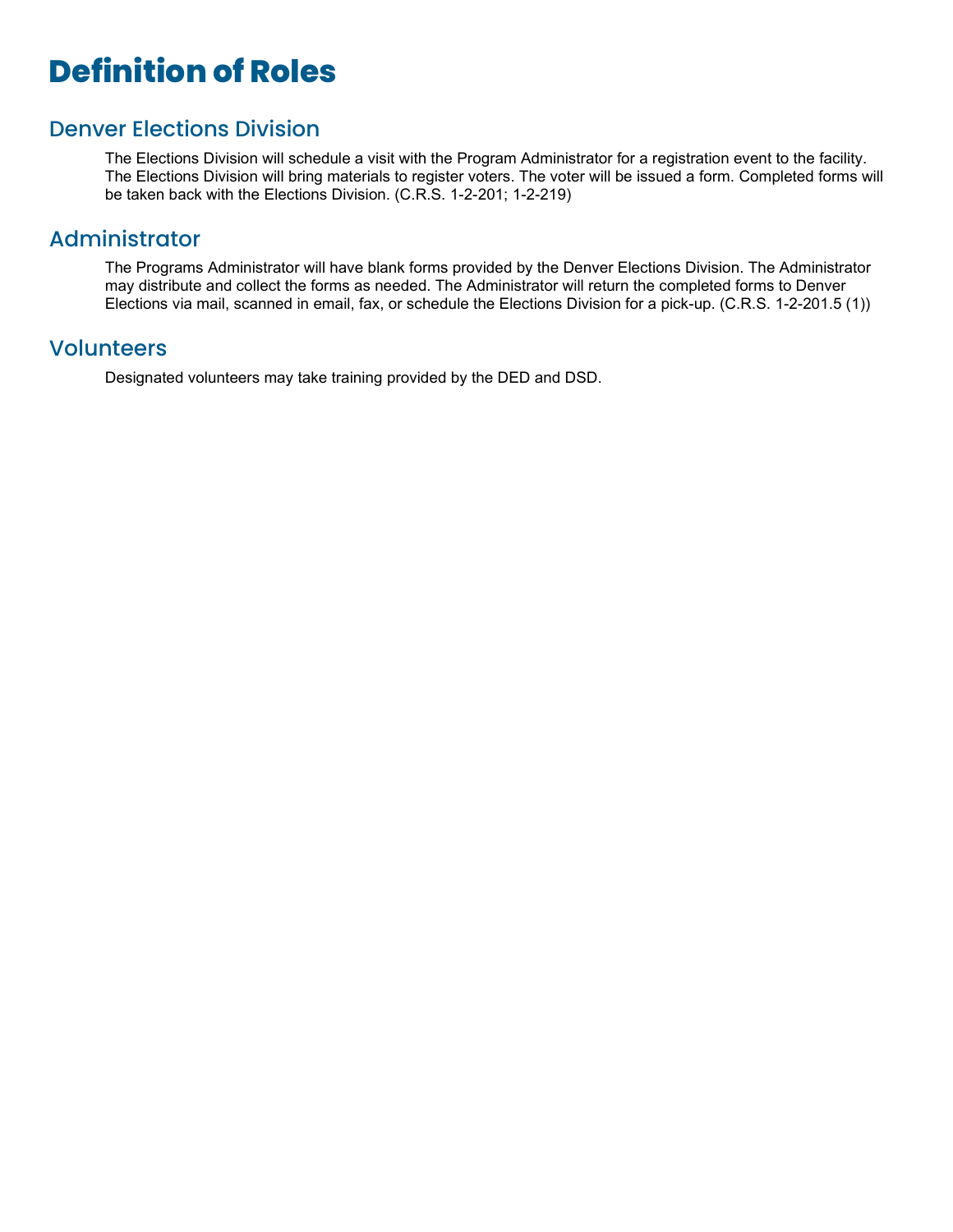# **Why Have Volunteers?**

#### Purpose

To provide assistance to confined voters when necessary after receiving proper training through DED, DSD, and the volunteer agency.

It would be difficult, if not impossible, to provide the opportunity for confined voting without the participation of volunteers from nonpartisan organizations. In Denver, the Colorado Criminal Justice Reform Coalition and the League of Women Voters have taken on that responsibility.

The Confined Voter Project has been successful because of the contribution of community volunteers. It is vitally important to provide training to those who care about voting and ensuring access to voting in order for all eligible populations to have the opportunity to be civically engaged. Volunteers offer additional workers, resources, and connection with inmates to conduct such an effort.

To simplify the flow of documents and information among all participating entities, it's helpful to have one or two designated contact people for each organization or agency.

#### **Testimonial**

*"It is important to know that when running a Confined Voting Project, organizations engaging with volunteers from our communities is a must. Conducting voter registration in the jails was profound for me. The fact that many of the confined people really cared and paid attention to politics illustrated the importance of their having access to voting if they were eligible. The effort got a standing ovation response from the inmates for providing education on their right to vote and registering eligible voters."*

- **Jasmine Ross**, Civic Engagement Coordinator/Volunteer Coordinator

#### Best Practices from Volunteers

Working with DED and DSD, days are scheduled for voter registration and education in each of the two jails. For a November election, we begin in August or early September, depending on predicted interest in an election. As an election approaches, all volunteers interested in helping with in-person voting need to undergo additional training conducted by DED staff to be election judges. In order to avoid conflicts, the farther in advance training can be scheduled, the better. Once training is complete, volunteers can be scheduled for Election Day. In-person voting requires at least one full day in each facility; depending on interest and jail population, volunteers should be prepared for very long, but very satisfying days.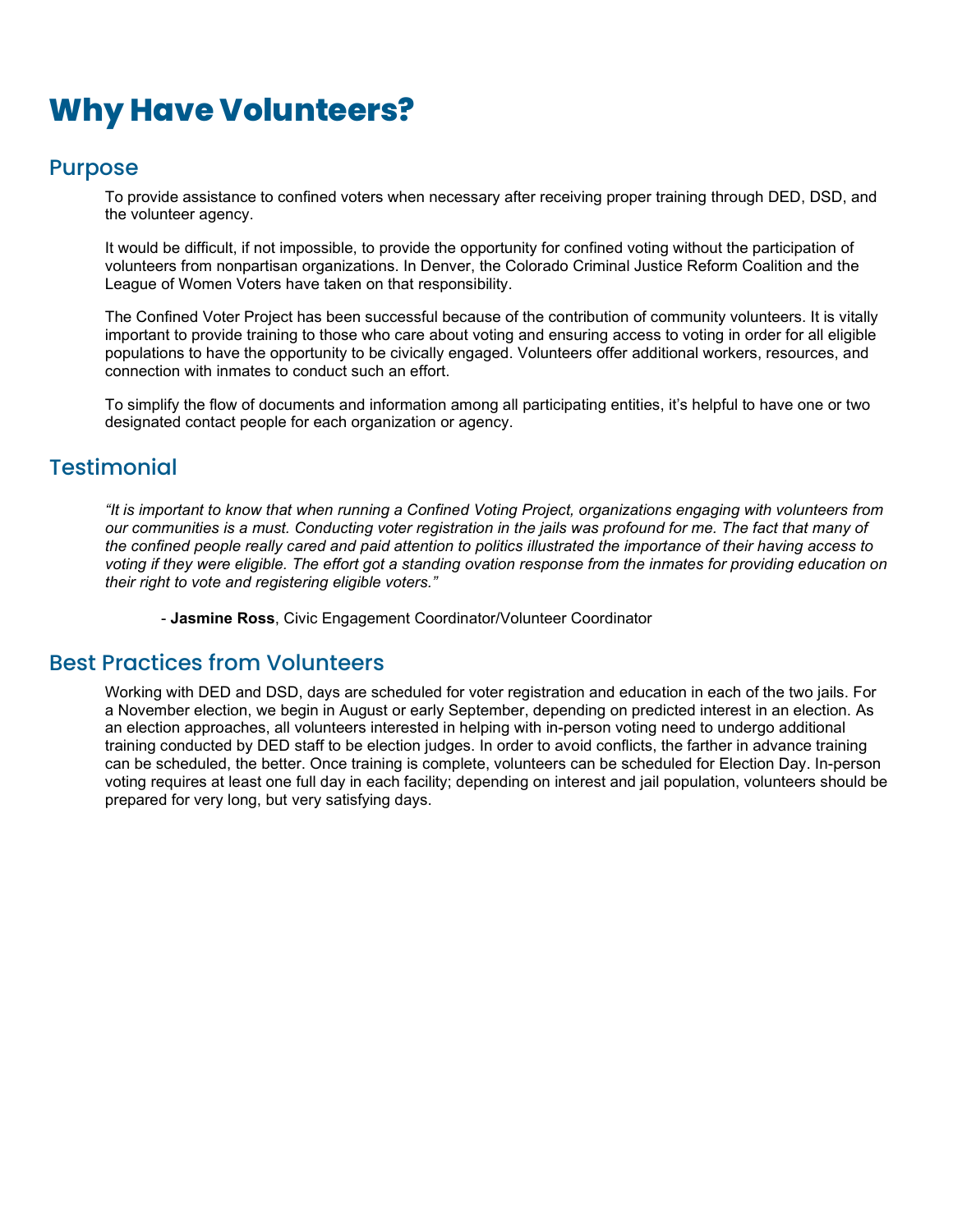# **Training**

# Voter Registration Training

Volunteers with voter registration training may only distribute and collect registration forms and provide registration assistance.

# Election Judge Training

Volunteers with election judge training may register voters, distribute and collect ballots, and provide voting assistance.

### Denver Sheriff Department

The DSD Programs Unit promotes the voting process among inmates by performing the following actions:

- Educates all necessary DSD staff regarding voting parameters in cooperation with DED and the standards provided by that office.
- Provides a platform to get all necessary voting personnel cleared to allow access to the secured facilities of the DSD.
- Posts and announces via available platforms the voting process, eligibility, and importance of inmate voting (e.g. marketing posters and flyers, in person housing unit education sessions provided by DED staff, League of Women Voters, CCJRC).
- Educates voting personnel on proper interaction and security surrounding working with inmate populations.
- Actively recruits and educates security staff who are supportive of voting rights for inmate populations. Places security staff in positions where they can educate, support, encourage and inspire inmates to exercise their right to vote, leading to empowerment.
- Provides logistics support for voting personnel while in secured areas of the DSD.
- Collects throughout the voting process all appropriate materials from inmates and relays to all appropriate parties (e.g. requests for voting registration applications, questions on voting, etc.)
- Maintains communication with DSD mailrooms to monitor voter ballot and correspondence movement.
- Tracks voter ballot data in cooperation with DED .

### Elections Division

Provides any necessary resources for registering to vote and the process of voting.

- Voter registration forms
- Mail ballot packets/ballot marking devices for accessibility and voter assistance as needed
- Provides resources for educating administrators, any potential voters, and volunteers on voting rights, voting procedures, and election law.
- Informative media for inmates including voting dates
- Training courses and judge oaths for volunteers and administrators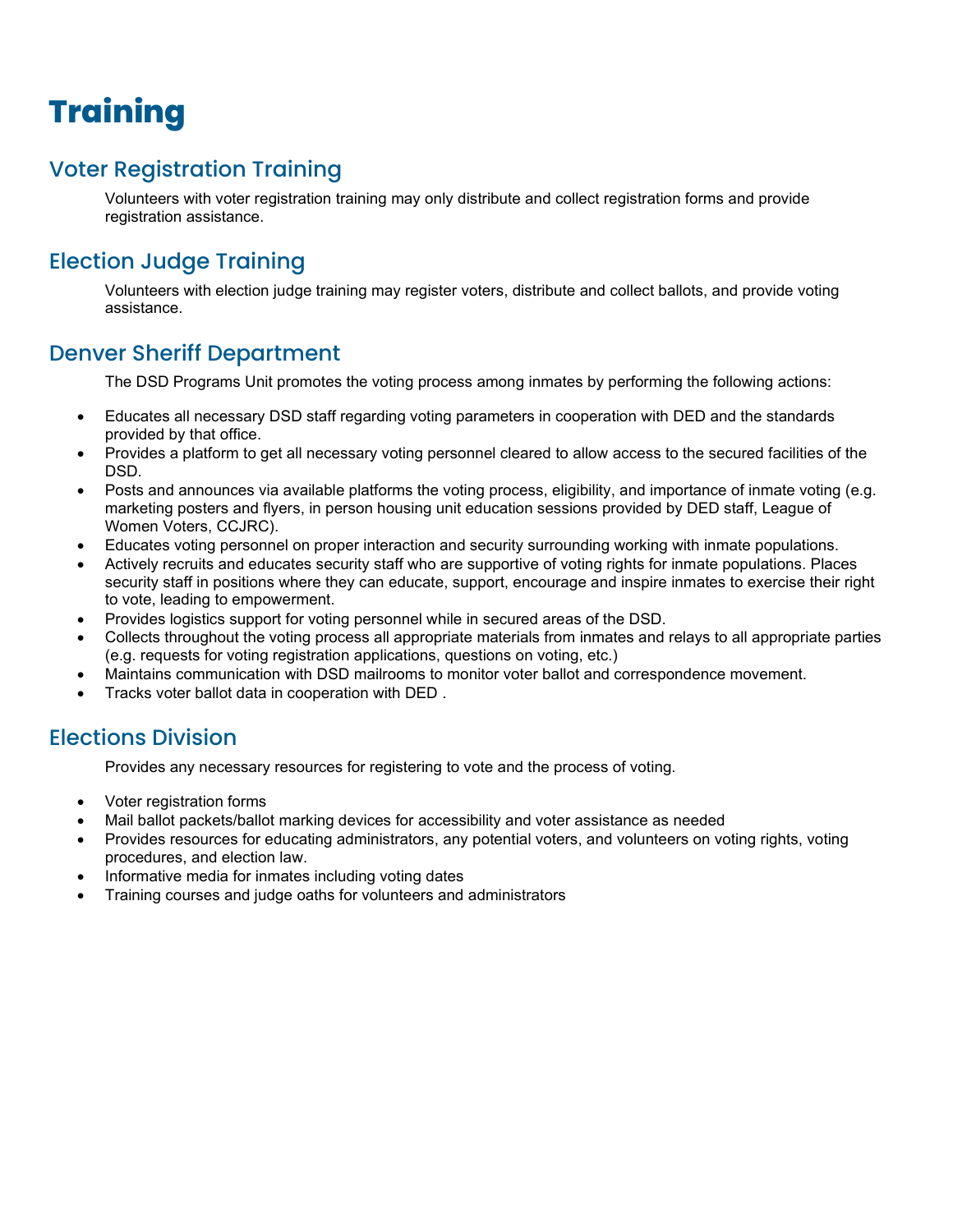# **Processes for Confined Voting**

# Flash Registration and Balloting Event

- 1. **Eligibility:** "Can I vote?" palm cards distributed in advance o Educate out-of-state voters on current absentee laws
- 2. **Registration:** Form delivery and completion
	- o Team will distribute registration forms
- 3. **Collect Forms:** Return forms to Elections Division office for registration and data collection
- 4. **Inform Voters:** Information about upcoming elections provided to inmate population
	- $\circ$  DSD will distribute blue books to inmates upon receiving them from DED when available  $\circ$  League of Women Voters will provide information on state and local ballot issues League of Women Voters will provide information on state and local ballot issues
- 5. **Prepare Ballots:** Void any pre-issued ballots and reprint ballot packets for all eligible registration forms
- 6. **Distribute Ballots:** Through the inmate mail process or in-person distribution
- 7. **Collect Ballots:** DED will provide a secure ballot box collection on Election Day

### Data to Collect

- Number of registration forms collected
- Number of eligible voters
- Number of ballots to be delivered to the facility
- Number of first time voters
- County of origin
- Post election: Number of ballots accepted or rejected

# **Registering a Voter**

#### Rule

**C.R.S. 1-2-103 (4)** No person while serving a sentence of detention or confinement in a correctional facility, jail, or other location for a felony conviction is eligible to register to vote or to vote in any election. A confined prisoner who is awaiting trial but has not been tried or who is not serving a sentence for a felony conviction shall be certified by the institutional administrator, may register to vote pursuant to this article 2, and may list his or her confinement location as his or her ballot address in accordance with section 1-2-204 (2)(f.3). An individual serving a sentence of parole is eligible to register to vote and to vote in any election. (5) A person confined in a state institution for persons with behavioral or mental health disorders shall not lose the right to vote because of the confinement.

### Voter Registration

It is preferred to hold bulk registration events at the facilities in partnership with the DED to allow inmates to ask questions directly to DED staff and volunteers regarding their eligibility to vote.

DED will contact the DSD program administrators to schedule bulk registration events. The bulk registration events will be organized by DSD Programs Unit staff with approval from the Operations Unit.

The program administrator will have blank forms provided by DED. The administrator may distribute and collect the forms as needed. The administrator will return the completed forms promptly to DED via mail, scanned in email, fax or schedule DED for a pick-up. (C.R.S. 1-2-201.5 (1))

If a third-party partner is available, volunteers from the organization may assist potential voters during the registration process by answering questions.

Inmate programs staff shall return the completed registration forms to the DED office promptly after receiving the form.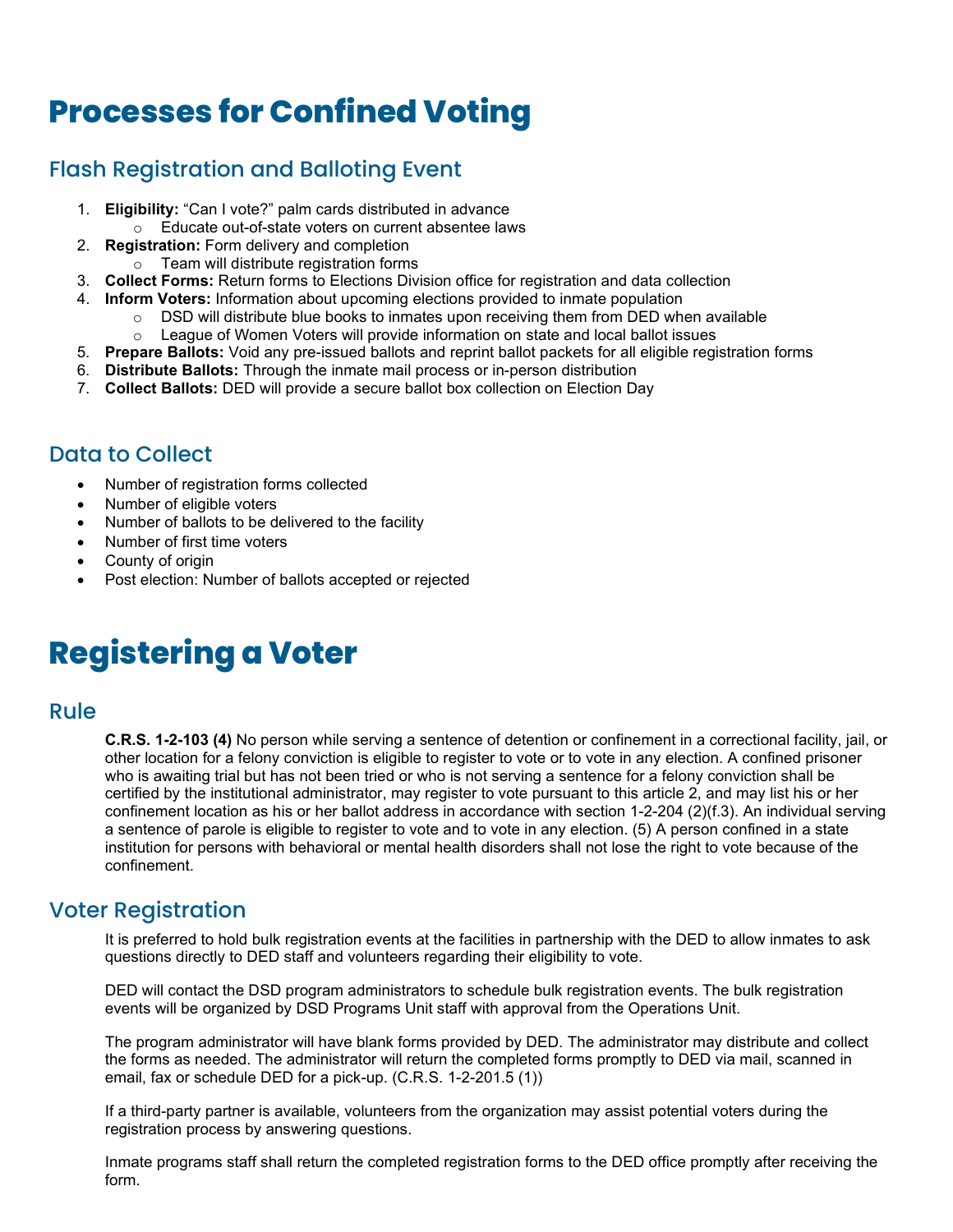# **Voting**

### Education on Voting Rights and Election Dates

Ongoing education regarding voting rights will be posted in written format(s) in the housing units.

It is preferred to have education on voting rights through in-person presentations through DED and/or third-party partners in the housing units.

DSD Inmate Programs staff will distribute information on elections as provided by DED.

#### Ballot Distribution

**1-2-103. Military service - students - inmates - persons with behavioral or mental health disorders confinement.** (1) For the purposes of registration, voting, and eligibility for office, no person gains residence by reason of that person's presence, or loses it by reason of absence, while in the civil or military service of the state or of the United States; while a student at any institution of higher education; or while confined in a correctional facility, jail, or state institution if the person is not serving a sentence for a felony conviction.

For confined persons who list the jail address on their registration forms, ballots will be mailed to the jail and delivered in the same manner as incoming mail.

### Privacy for Voters and Marking a Ballot

A designated "Voting Area" should be established for a voter to privately mark their ballot and to have assistance provided. (C.R.S. 1-7-503)

A designated area for voters to mark their ballot without fear of any person who, by use of force or other means, unduly influences an eligible elector to vote in any particular manner or to refrain from voting, or who falsely makes, alters, forges, or counterfeits any mail ballot before or after it has been cast, or who destroys, defaces, mutilates, or tampers with a ballot is subject, upon conviction, to imprisonment, or a fine, or both. (C.R.S. 1-7-115)

In general inmates have a private designated bunk area where no other inmate is allowed to go. This will serve as the designated area to vote unless there is a concern noted by the inmate; in that case, the program administrator will work with the individual to provide an alternate location.

When a voter has completed marking, signing and sealing their mail ballot packet they can then place the ballot in outgoing mail.

On Election Day, DED will provide a secure ballot box collection for completed ballots returned the weekend before Election Day and on Election Day.

#### Voter Assistance

The Elections Division may provide voter assistance when necessary during the time they are delivering ballots. A tablet with ADA compliant accessibility may be available for use. The Elections Division may also deputize individuals (nonpartisan volunteers) as Election Judges to provide voter assistance.

**C.R.S. 1-7-111** (1) (a) If at any election, any registered elector declares to the election judges that, by reason of disability, inability to read or write, or difficulties with the English language, he or she is unable to prepare the ballot or operate the voting device or electronic voting device without assistance, the elector is entitled, upon making a request, to receive the assistance of any one of the election judges or, at the elector's option, any person selected by the eligible elector requiring assistance. (b) Any person other than an election judge who assists an eligible elector in the precinct in casting his or her ballot shall first complete the following voter assistance self-affirmation form: "I, ...................., certify that I am the individual chosen by the elector to assist the elector in casting a ballot. I further certify that I will not in any way attempt to persuade or induce the elector to vote in a particular manner, nor will I cast the elector's vote other than as directed by the elector I am assisting.".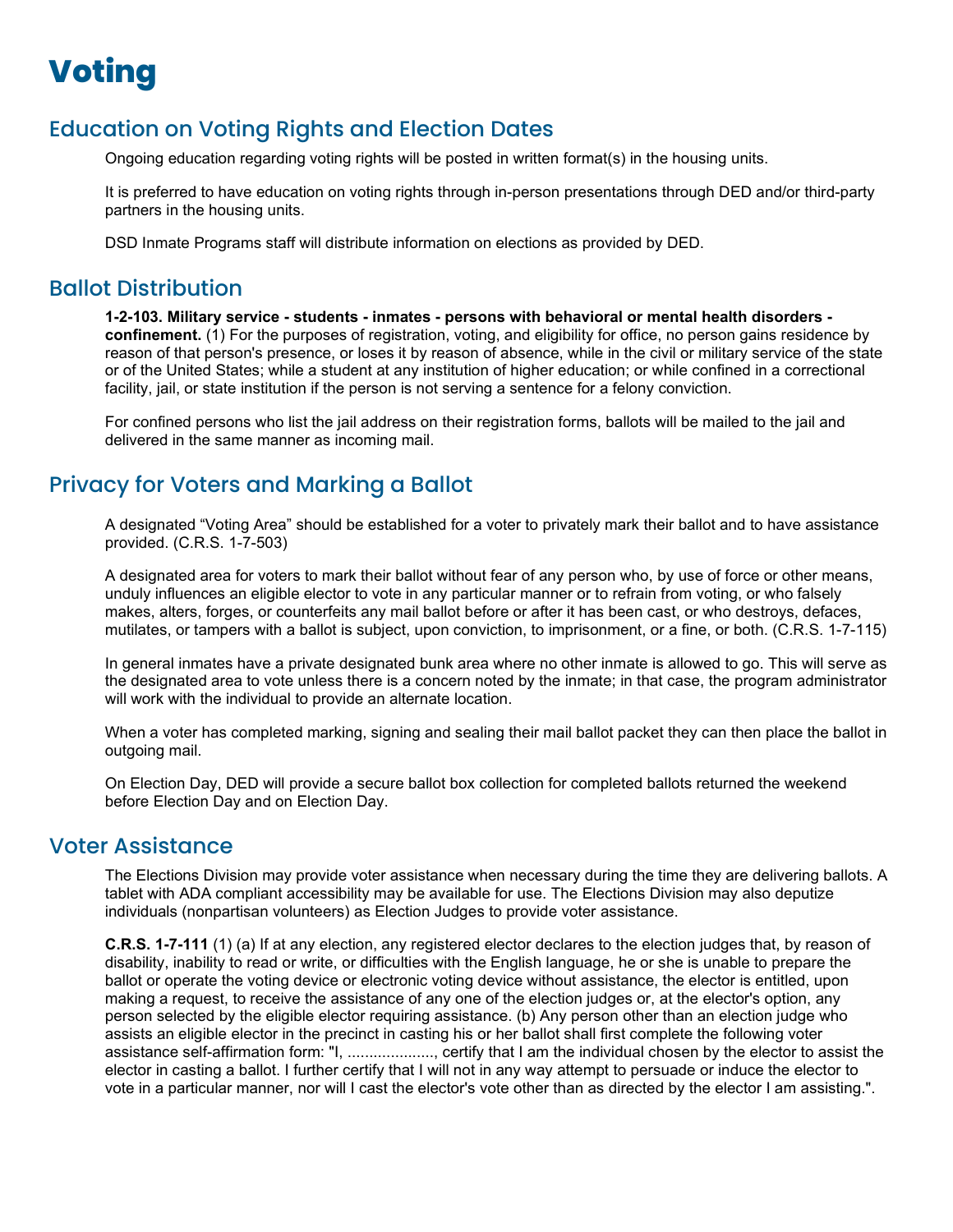# Identification Required Ballot

**1-1-104. Definitions:** (d) Verification that a voter is a person committed to the department of human services and confined and eligible to register and vote shall be considered sufficient identification of such person for the purposes of section 1-2-210.5.

### Mail Service to Voter

A voter will receive a ballot mailed to the jail if they have selected the jail as their mailing address.

# DSD Mail Officer (DDC) Election Checklist

- Collect mail from inmate P.O. Box
- Find location for all incoming mail
- (Legal, administration, DDC, COJL.) Add election ballots and sort them by facility (DDC, COJL)
- For all DDC inmate ballots: documentation via a spreadsheet that includes county ballot received from, inmate CD#, last name, first name, housing unit location and date received.
- Collect outgoing inmate mail from sergeant's office and housing units.
- Have a designated "election mail bin" on hand and place all completed inmate ballots in the bin located within the DDC mail room.
- Contact Programs Coordinators daily and provide them with the completed inmate ballots from the DDC. The DDC mail room has a secure access door to ensure restricted access. Only those with proper credentials can access the mail room.
- Sorting the inmate mail by facility is tedious: Weeks before the ballots arrive, a ballot information booklet is sent to all registered voters. The information book is 40-50 pages in length. The purpose of the ballot information booklet is to provide voters with the text, title, and a fair and impartial analysis of each initiated or referred constitutional amendment, law, or question on the ballot. The analysis includes a summary of the measure, the major arguments both for and against the measure, and a brief fiscal assessment of the measure. The analysis may also include any other information that will help voters understand the purpose and effect of a measure.
- The ballots are sent from the County Elections Division, which means they are also documented on the legal mail proof of delivery forum (standard for all legal mail and given to the inmate in person; a signature is required from the inmate when verified by inmate identification card)
- Return to Sender: If an inmate had registered to vote while in custody but had been released before they could receive a ballot, it would be marked on the top left-hand corner "RTS" and documented on a separate spreadsheet. In TAG (DSD system), we can look up and see when the inmate was released from custody. This spreadsheet will be given to Programs along with the "RTS" ballot.
- Maintain spreadsheet documentation and make a copy for Programs. Make sure that all information is correct and cross check with Programs at the end of the day.
- Coordinate with Programs and DED on Election Day to make sure all ballots are accounted for.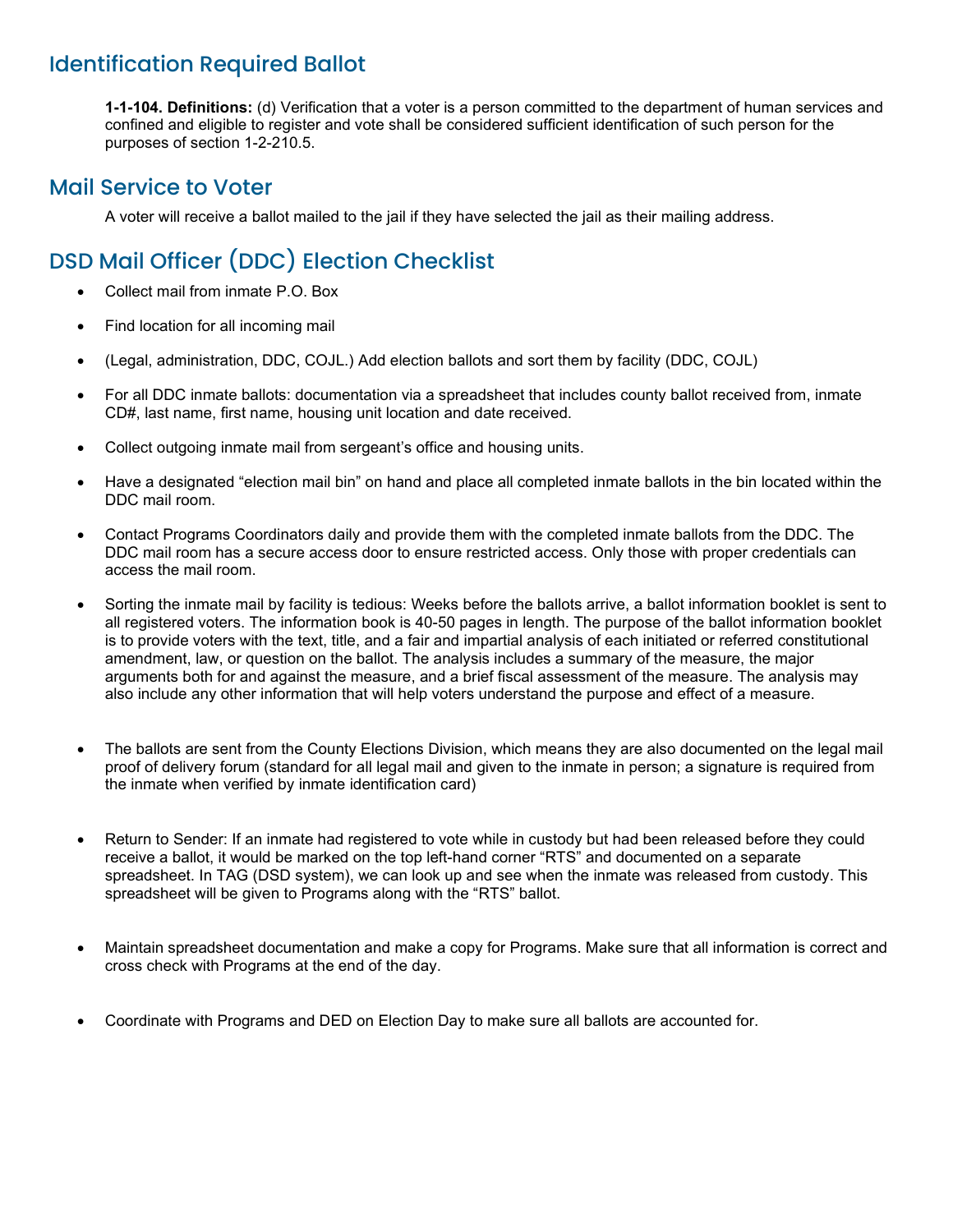# **Voter Returning Ballot (in progress)**

Voters will need to securely return ballots before 7:00 p.m. on Election Day. (C.R.S. 1-7-701)

# Voter to Mail Service

When a voter has completed marking, signing, and sealing their mail ballot packet, they can then place the ballot in outgoing mail.

## Denver Elections Division

The Administrator can schedule a pick-up by the Elections Division. A final pick-up will be scheduled on Election Day.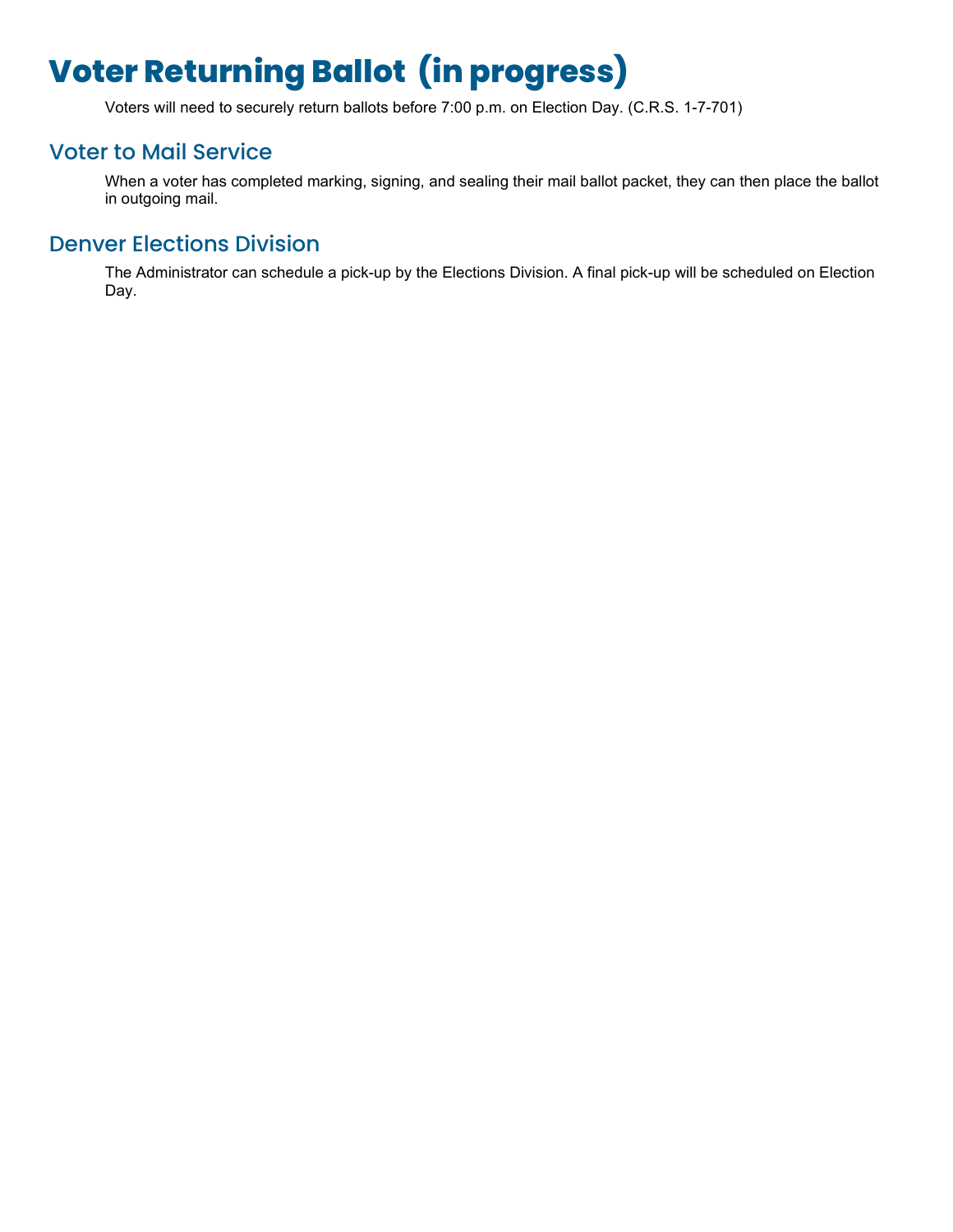# **Information for Confined Voters**

# To qualify, you must be

- A U.S. citizen;
- At least 18 years of age;
- A resident of Colorado for 22 days (prior to being confined)

# How to register

- Complete a Colorado registration form provided by your Administrator.
	- o Your residential address is the place you resided prior to the facility
	- o Your mailing address can be the facility: P.O. Box 1108 80201
- Return the registration form to your administrator or mail to: Denver Elections Division, 200 W. 14th Ave., Denver, CO 80204

### How to vote

- 1. Remove your ballot, the return envelope, and any additional materials.
- 2. Mark your ballot following the instructions on the ballot.
- 3. When finished marking your ballot, fold and place it into your return envelope.
- 4. Sign the outside of your return envelope and seal it.
- 5. Return your ballot to the Elections Division through your administrator, U.S. Mail, or the Elections Division ballot box.

You may vote in a ballot booth as soon as you receive your ballot, or you may retain your mail ballot to vote it later. To be counted, ballots must be received at the Elections Division by 7:00 p.m. on Election Day; ballots received after that time will not be counted.

# Voter assistance may be provided

- A ballot may be read to you by bipartisan election judges in both English and Spanish.
- A tablet may be available with accessibility features such as: increased font size, screen reading, accessible controls, and high contrast.

# What happens if I leave the facility before my ballot arrives?

- If you have moved to a different facility, contact your administrator to review your options and ask if ballots have been distributed.
	- $\circ$  If ballots have not been distributed: Change your mailing address to the new facility with a Colorado Voter Registration form.
	- $\circ$  If ballots have been distributed: Ask for a replacement ballot from your local Elections Division.
- Visit a Voter and Service Polling Center if you have access to one.
- Contact the local Elections Division via mail or online at govotecolorado.gov.
- You may call your local Elections Division for more information, but most changes to voter registration and replacement ballots must have a signed form.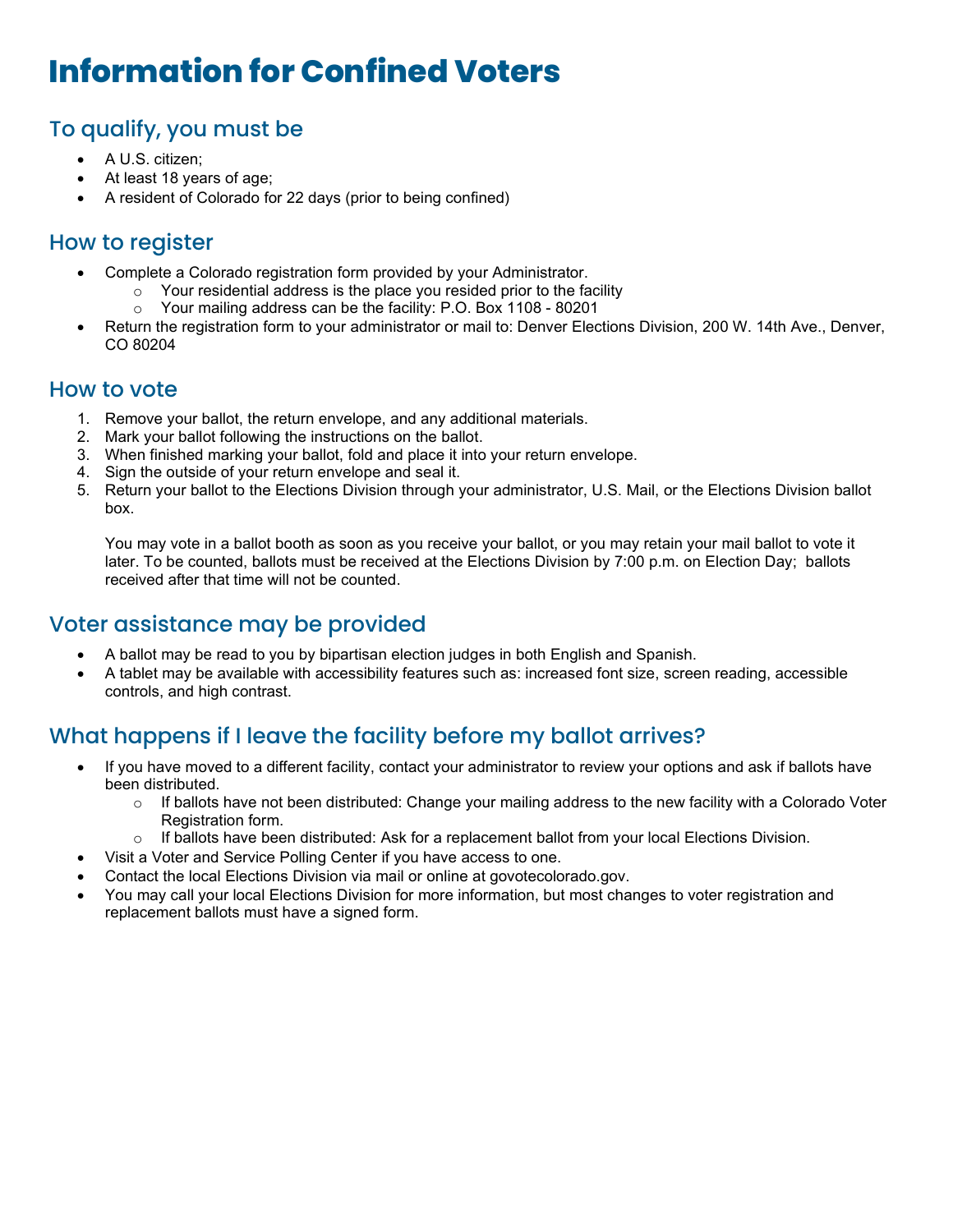# **Timeline for Administering Confined Voting**

# Registration Event > Ballot Delivery > Election Day

#### **New Volunteers**

Safety training and background check must be submitted to DSD within the first two weeks

#### **Annually**

Safety training with DSD and background check, voter registration training refresh with DED or a nonprofit, nonpartisan partner

#### **Monthly**

Poster check and education materials

#### **6 months**

DSD logistics leadership approval for resources

- Deputies, pencils, space, programs staff, overtime approval, timing for events, in-person logistics
- Identify and educate inmates who came from out-of-state of current absentee laws – posters, intake, kiosk

#### **134 days**

All background paperwork for volunteers for the first event submitted to DSD. Safety training must be completed.

#### **120 days**

First flash registration and education event – check materials – collect and report data

#### **90 days**

Get approval for voting materials from DSD

#### **75 days**

Confirm volunteer list with agency

- DSD paperwork distributed
- In-person voting will need bipartisan representation

#### **60 days**

Submit volunteers to DSD for background check (all paperwork by this date)

#### **50 days**

Additional registration/education event (Stu/DED engagement team)

#### **45 days**

Send data to printer Election training material confirmation and dates (Dena/Shelby)

#### **30 days**

Volunteer confirmation – all volunteers must be cleared Elections training at DED with DSD

#### **29 days**

Notice to DSD facility and staff about upcoming events

#### **22 days**

Mail ballot delivery

#### **14 days**

Deliver materials

#### **3 days**

In-Person voting event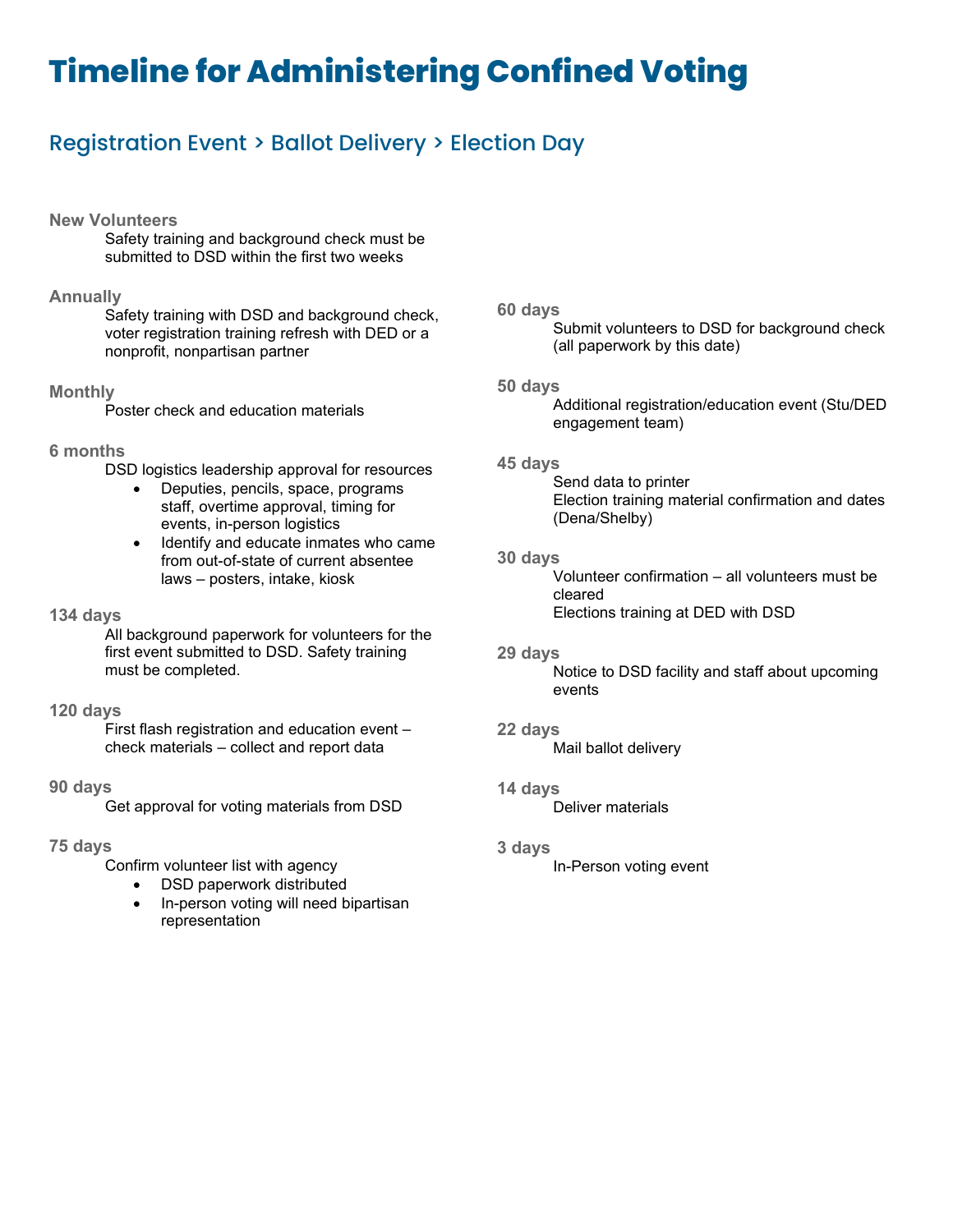# **Media:**

[https://denverite.com/2018/10/12/a-push-to-inform-denver-inmates-of-their-voting-rights-is-changing-attitudes-and-boosting](https://denverite.com/2018/10/12/a-push-to-inform-denver-inmates-of-their-voting-rights-is-changing-attitudes-and-boosting-civic-engagement/)[civic-engagement/](https://denverite.com/2018/10/12/a-push-to-inform-denver-inmates-of-their-voting-rights-is-changing-attitudes-and-boosting-civic-engagement/)

<https://coloradosun.com/2020/09/29/felon-voting-colorado/>

<https://coloradonewsline.com/2020/11/03/denver-allows-inmates-to-vote-in-person-for-the-first-time/>

[https://www.9news.com/article/news/local/local-politics/denver-sheriff-inmates-voting-denver/73-7fa1cf3f-f07a-4f6d-9a50](https://www.9news.com/article/news/local/local-politics/denver-sheriff-inmates-voting-denver/73-7fa1cf3f-f07a-4f6d-9a50-b820b9413cde) [b820b9413cde](https://www.9news.com/article/news/local/local-politics/denver-sheriff-inmates-voting-denver/73-7fa1cf3f-f07a-4f6d-9a50-b820b9413cde)

<https://www.courthousenews.com/colorado-inmates-get-help-exercising-their-right-to-vote/>

<https://denver.cbslocal.com/2020/11/02/denver-inmates-voting-ballot-vote-election-day/>

<https://www.denverpost.com/2018/10/01/criminal-record-felons-voting-colorado-election/>

<https://www.denverpost.com/2016/06/08/new-program-aims-to-help-eligible-denver-inmates-vote/>

<https://www.nytimes.com/2019/04/11/opinion/voting-prisoners-felon-disenfranchisement.html>

<https://www.coloradoan.com/story/opinion/2020/03/01/opinion-colorado-parolees-have-right-vote/4908750002/>

<https://leg.colorado.gov/bills/hb19-1266>

<https://denver.cbslocal.com/video/4703198-voter-registration-drive-underway-for-inmates-at-denver-county-jail/>

<https://pagosadailypost.com/2020/11/02/some-jail-inmates-in-colorado-eligible-to-vote-face-roadblocks/>

<https://www.youtube.com/watch?v=zIvSkQw6tXI>

[Jail Video](https://www.youtube.com/watch?v=C69tcpk31L0)

[Voting With Conviction website](https://votingwithconviction.org/)

# **Resources**

[Can I Vote Flyer](https://www.ccjrc.org/wp-content/uploads/2019/06/Can-I-Vote-flyer-FINAL.pdf) **[Can I Vote Post Card \(front\)](https://www.ccjrc.org/wp-content/uploads/2019/06/Voting-Postcard-2019-4.pdf)** [Can I Vote Post Card \(back\)](https://www.ccjrc.org/wp-content/uploads/2019/06/Voting-Postcard-2019-5.pdf) [Can I Vote Palm Card](https://www.ccjrc.org/wp-content/uploads/2019/06/Voting-Postcard-2019-5-Front-cropped-e1559682366142.jpg)

[Can I Vote](https://www.ccjrc.org/wp-content/uploads/2021/03/CCJRC_vote_poster-19b-Final.jpg) Poster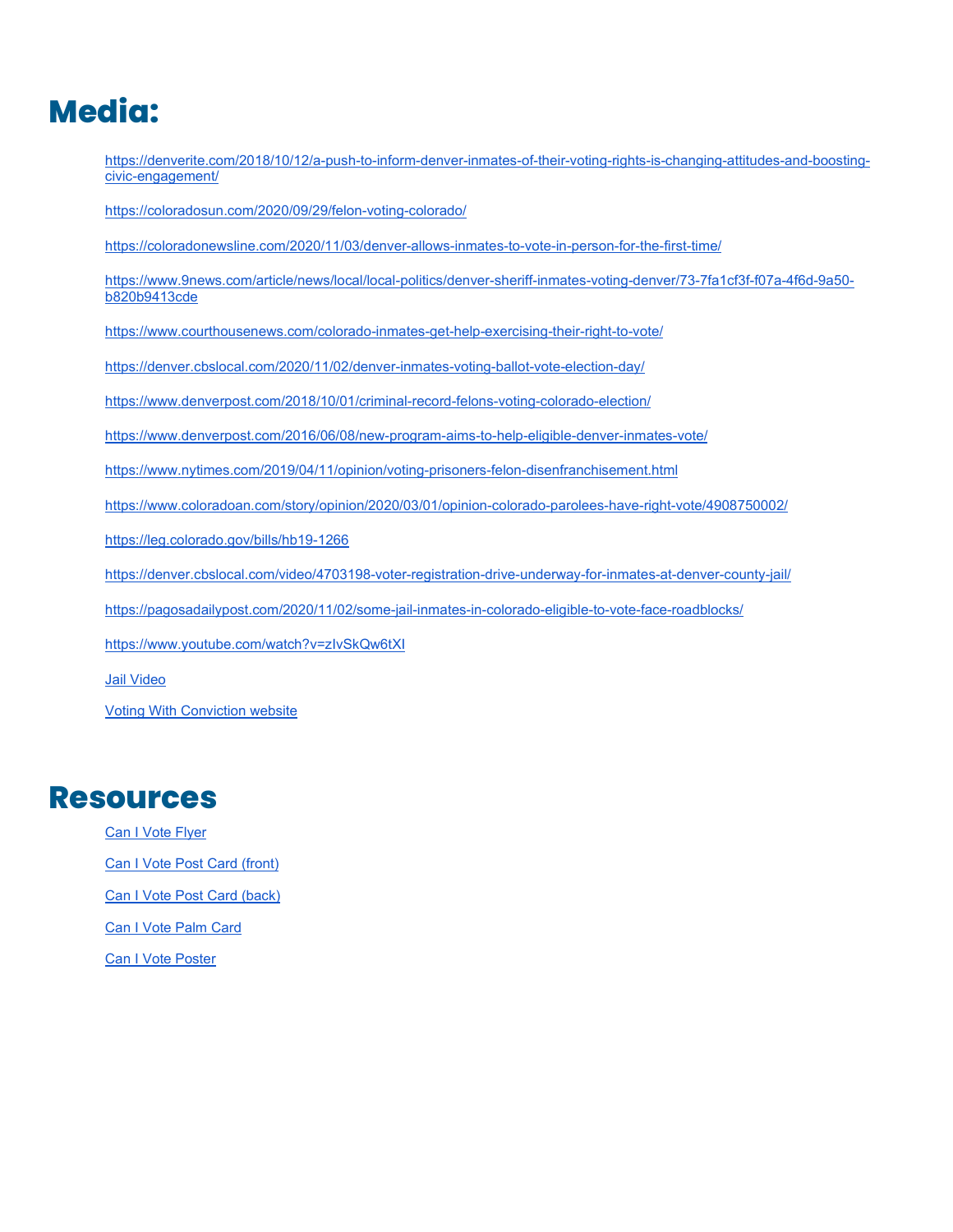# **Colorado Constitution**

**Article VII - Section 10. Disfranchisement during imprisonment.** No person while confined in any public prison shall be entitled to vote; but every such person who was a qualified elector prior to such imprisonment, and who is released therefrom by virtue of a pardon, or by virtue of having served out his full term of 2015 124 imprisonment, shall without further action, be invested with all the rights of citizenship, except as otherwise provided in this constitution.

Source: Entire article added, effective August 1, 1876, see L. 1877, p. 53.

Cross references: For disfranchisement of any person confined in a state institution or correctional facility or jail as to general, primary, and special elections, see § 1-2-103; for disfranchisement of any person confined in a correctional facility or jail as to municipal elections, see § 31-10-201.

# **Title 1**

#### Felons

#### **1-2-103. Military service - students - inmates - persons with behavioral or mental health disorders - confinement.**

(1) For the purposes of registration, voting, and eligibility for office, no person gains residence by reason of that person's presence, or loses it by reason of absence, while in the civil or military service of the state or of the United States; while a student Colorado Revised Statutes 2020 Page 30 of 519 Uncertified Printout at any institution of higher education; or while confined in a correctional facility, jail, or state institution if the person is not serving a sentence for a felony conviction.

(4) No person while serving a sentence of detention or confinement in a correctional facility, jail, or other location for a felony conviction is eligible to register to vote or to vote in any election. A confined prisoner who is awaiting trial but has not been tried or who is not serving a sentence for a felony conviction shall be certified by the institutional administrator, may register to vote pursuant to this article 2, and may list his or her confinement location as his or her ballot address in accordance with section 1-2-204 (2)(f.3). An individual serving a sentence of parole is eligible to register to vote and to vote in any election.

(5) A person confined in a state institution for persons with behavioral or mental health disorders shall not lose the right to vote because of the confinement.

#### Registration Maintenance

**1-2-302. Maintenance of computerized statewide voter registration list - confidentiality.** (3.5) (b) The secretary of state shall coordinate the computerized statewide voter registration list with state agency records on felony status. Upon being furnished with information from the Colorado integrated criminal justice system that a particular registered elector has been convicted of a felony, the secretary of state may electronically cancel the registration of persons who have been convicted of a felony.

(6.5) (b) At the earliest practical time, the secretary of state, acting on behalf of the department of state, shall enter into agreements with the executive directors of the department of public health and environment and the department of corrections to access information in the databases of the department of public health and environment and the department of corrections, to the extent required to enable the verification of the accuracy of the information provided on applications for voter registration in conformity with the requirements of section 1-2-301.

(8) The secretary of state shall provide adequate technological security measures to prevent unauthorized access to the computerized statewide voter registration list. The secretary of state shall also establish adequate and reasonable technological security requirements for the exchange or transfer of data related to voter registration between the secretary of state and any other state agency or voter registration agency as defined in section 1-2-504 (1)(a) and (1)(b). Before commencing any data exchange or transfer required under this article 2, and no later than the date such exchange or transfer is required by statute to begin, the state agency or voter Colorado Revised Statutes 2020 Page 60 of 519 Uncertified Printout registration agency shall adhere to the technological security requirements established by the secretary of state under this section. The secretary of state, the department of revenue, the department of public health and environment, the department of corrections, and the clerk and recorders shall not sell, disclose, or otherwise release a social security number, a driver's license or a state-issued identification number, or the unique identification number assigned by the secretary of state to the voter pursuant to section 1-2-204 (2.5) or electronic copies of signatures created, transferred, or maintained pursuant to this section or section 42-1-211, to any individual other than the elector who created such signature absent such elector's consent; except that nothing in this subsection (8) prohibits the sale, disclosure, or release of an electronic copy of such signature for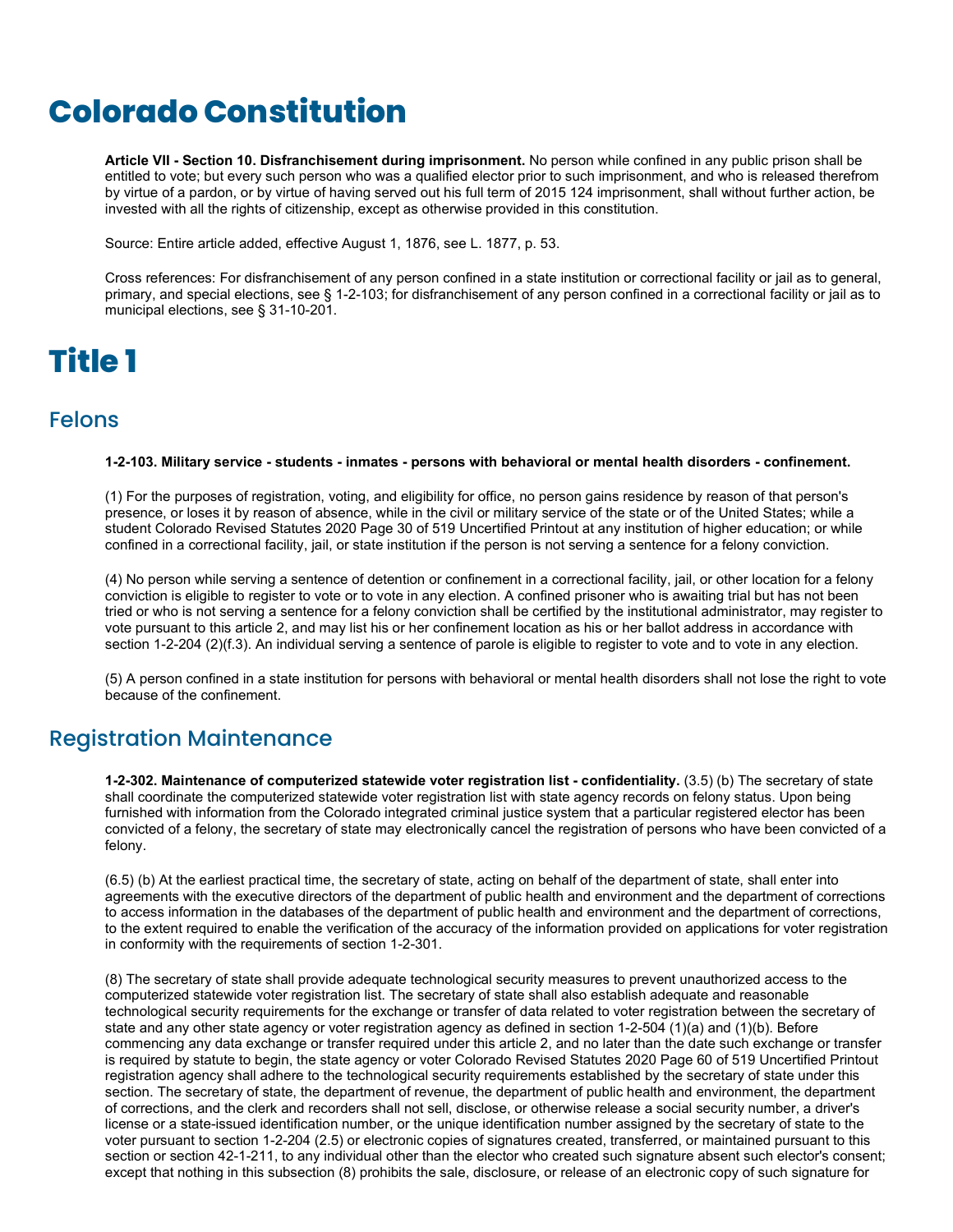use by any other public entity in carrying out its functions, or the sale, disclosure, or release of a photocopied or microfilmed image of an elector's signature.

**1-2-606. Cancellation by reason of criminal conviction in federal court.** (1) If an elector whose residence is in the state of Colorado is convicted of a felony in a district court of the United States, the United States attorney shall give written notice of the conviction to the secretary of state of Colorado. The notice shall include the name of the offender, the offender's age and residence address, the date of entry of the judgment, a description of the offenses of which the offender was convicted, and the sentence imposed by the court. The United States attorney shall additionally give the secretary of state written notice of the vacation of the judgment if the conviction is overturned.

(2) The secretary of state shall forward the information received pursuant to this section to the applicable county clerk and recorder of the county in which the offender resides.

(3) The county clerk and recorder shall cancel the registration of the elector as of the date of receipt of the information from the secretary of state, and the registration shall remain canceled until the offender re-registers to vote.

### Affiliation for a Primary

**1-2-219. Changing or withdrawing declaration of affiliation**. (1) Any eligible elector desiring to change or withdraw the elector's affiliation may do so by completing and signing a prescribed request for the change or withdrawal and filing it with the county clerk and recorder or by submitting a personal letter written by the elector to the county clerk and recorder at any time up to and including the twenty-ninth day preceding an election. The prescribed form or personal letter for the change shall include the elector's printed name, address within the county, birth date, social security number, if the elector wishes to state it, and signature, the date, the elector's previous affiliation status, and the requested change in affiliation status. A prescribed form shall be furnished by the county clerk and recorder upon the elector's oral or written request. Upon receiving the request, the county clerk and recorder shall change the elector's affiliation on the registration record. If the affiliation is withdrawn, the designation on the registration record shall be changed to "unaffiliated". If an elector changes affiliation, the elector is entitled to vote, at any primary election, only the ballot of the political party to which the elector is currently affiliated. A change or withdrawal of affiliation may not be made by anyone other than the elector.

**1-7-201. Voting at the primary election.** (1) Any registered elector who has declared an affiliation with a political party that is participating in a primary election and who desires to vote for candidates of that party at a primary election shall show identification, as defined in section 1-1-104 (19.5), write his or her name and address on a form available at the voter service and polling center, and give the form to one of the election judges.

(2) If the name is found on the registration list, the election judge having charge of the list shall likewise repeat the elector's name and present the elector with the party ballot of the political party affiliation last recorded. If unaffiliated, the eligible elector shall openly declare to the election judges the name of the political party with which the elector wishes to affiliate, complete the approved form for voter registration information changes, and initial the registration list in the space provided. Declaration of affiliation with a political party shall be separately dated and signed or dated and initialed by the eligible elector in such manner that the elector clearly acknowledges that the affiliation has been properly recorded. Thereupon, the election judges shall deliver the appropriate party ballot to the eligible elector. Eligible electors who decline to state an affiliation with a political party that is participating in the primary shall not be entitled to vote at the primary election.

### Registering to Vote

#### **Rule:**

**2.3 When processing a new voter registration application, the county clerk must mark the registration record "ID required" unless the elector provides his or her verifiable driver's license number or state identification number, or the elector is otherwise exempt under law.**

[Section 1-2-204(2)(f.5), C.R.S.] 2.3.1 The county must process the Help America Vote Verification file on at least a monthly basis by verifying social security numbers and removing the "ID required" flag from verified records. 2.3.2 As used in section 1- 1-104(19.5), C.R.S., government document means a document issued by a city, county, state, or federal government.

(a) A government document includes:

(1) A Certificate of Degree of Indian or Alaskan Native Blood;

(2) A letter from the director or administrator of a group residential facility that indicates that the elector is a resident of the facility and that he or she resides at the street address listed in SCORE; and

(3) A division of youth corrections identification card issued by Department of Human Services.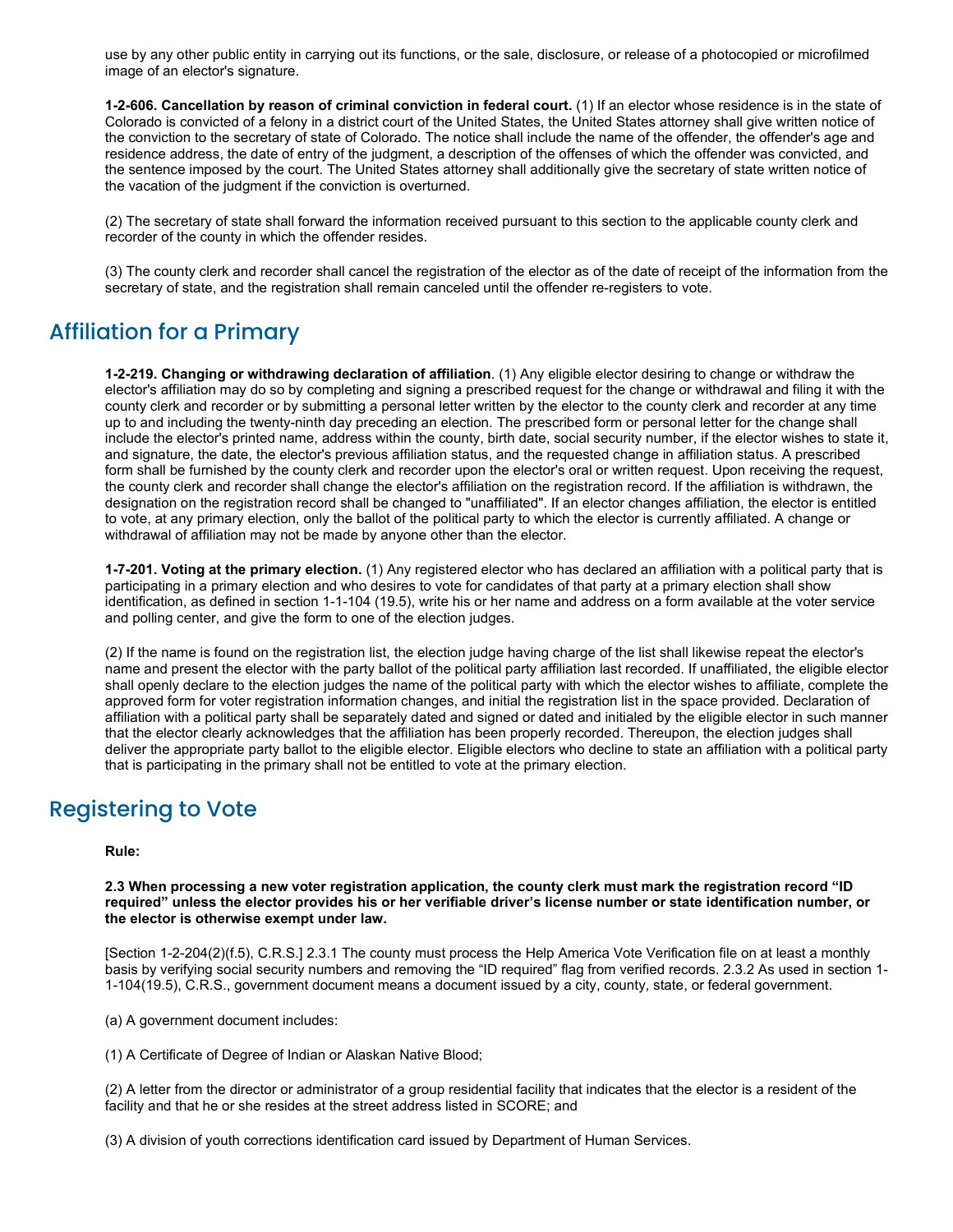(4) Written correspondence from the county sheriff or his or her designee to the county clerk indicating that the elector is confined in a county jail or detention facility. Colorado Secretary of State Election Rules [8 CCR 1505-1] Rule 2 – As temporarily adopted and effective 8/23/2019 2

(b) A government document does not include any document produced by the SCORE system or using an address label produced by SCORE. [Sections 1-1-104(18.5), (19.5)(c), and (19.5)(d), C.R.S.] 2.3.3 As used in section 1-1- 104(19.5)(a)(VII), C.R.S., "current" means that the date of the document is within 60 days of the date submitted for identification purposes unless the document states a longer billing cycle.

#### **2.4 Treatment of incomplete new registration applications**

2.4.1 If an applicant fails to check the box answering the question, "Are you a citizen of the United States?", the county clerk must accept and process the application as complete so long as it is otherwise complete and the affirmation at the bottom of the form is signed.

2.4.2 If an applicant fails to complete the required identification portion of the form in accordance with sections 1-2-204(2)(f.5) and (3)(c), C.R.S., the county clerk must treat the application as incomplete. But if the applicant submits a photocopy of his or her driver's license or identification card, the county clerk must enter the ID number from the card into the applicant's record and process the application as complete.

2.4.3 If an applicant fails to provide a date of birth, the county clerk must treat the application as incomplete. But if the applicant submits a photocopy of his or her driver's license or other approved form of ID that includes the date of birth, the county clerk must enter that information into the applicant's record and process the application as complete.

#### **2.8 Registration of homeless electors**

2.8.1 For the purpose of voter registration residence, a homeless elector must identify a specific location that the applicant considers his or her home base in accordance with section 1-2-102(1)(a)(II), C.R.S.

2.8.2 For an elector whose home is in foreclosure, the elector may register to vote or remain registered to vote at the foreclosed address until the elector establishes a new permanent residence.

2.8.3 A post office box or general delivery at a post office is not a home base.

**1-2-201. Registration required - deadlines - additional identifying information to be provided by first-time registrants.**  (1) No person shall be permitted to cast a regular ballot at any election without first having been registered within the time and in the manner required by the provisions of this article. No charge shall be made for registration.

(2) Each elector registering shall sign his or her name on the registration record or, if unable to write, shall make a personal mark or be provided assistance to make such a mark by the county clerk and recorder or any other person authorized by the county clerk and recorder or the elector. The elector shall answer the questions required by section 1-2-204 and shall complete the self-affirmation required by section 1-2-205.

(3) (a) Any other provisions of this title to the contrary notwithstanding, an elector is permitted to vote in any primary, presidential, general, coordinated, special legislative, municipal, congressional vacancy, special district, or other election if he or she timely registers to vote before or on the date of such election.

(b) An elector may timely register to vote by:

(I) Submitting an application through a voter registration drive no later than twenty-two days before the election; except that, if the twenty-second day before an election is a Saturday, Sunday, or legal holiday, the elector is permitted to register on the next day that is not a Saturday, Sunday, or legal holiday;

(II) Registering through a high school, in accordance with part 4 of this article 2;

(III) Submitting an application through the mail, a voter registration agency, a local driver's license examination facility, or the online voter registration system established pursuant to section 1-2-202.5 (7)(c), through the eighth day prior to an election; except that, if the eighth day before an election is a Saturday, Sunday, or legal holiday, the elector is permitted to register on the next day that is not a Saturday, Sunday, or legal holiday; (IV) Appearing inperson at the elector's county clerk and recorder's office at any time during which registration is permitted at the office; or

(V) Appearing in-person at a voter service and polling center pursuant to section 1-2- 217.7 at any time during which the voter service and polling center is open, including on election day.

(4) To receive a ballot by mail for an election conducted under this code, an elector must submit his or her voter registration application on or before the eighth day before the election.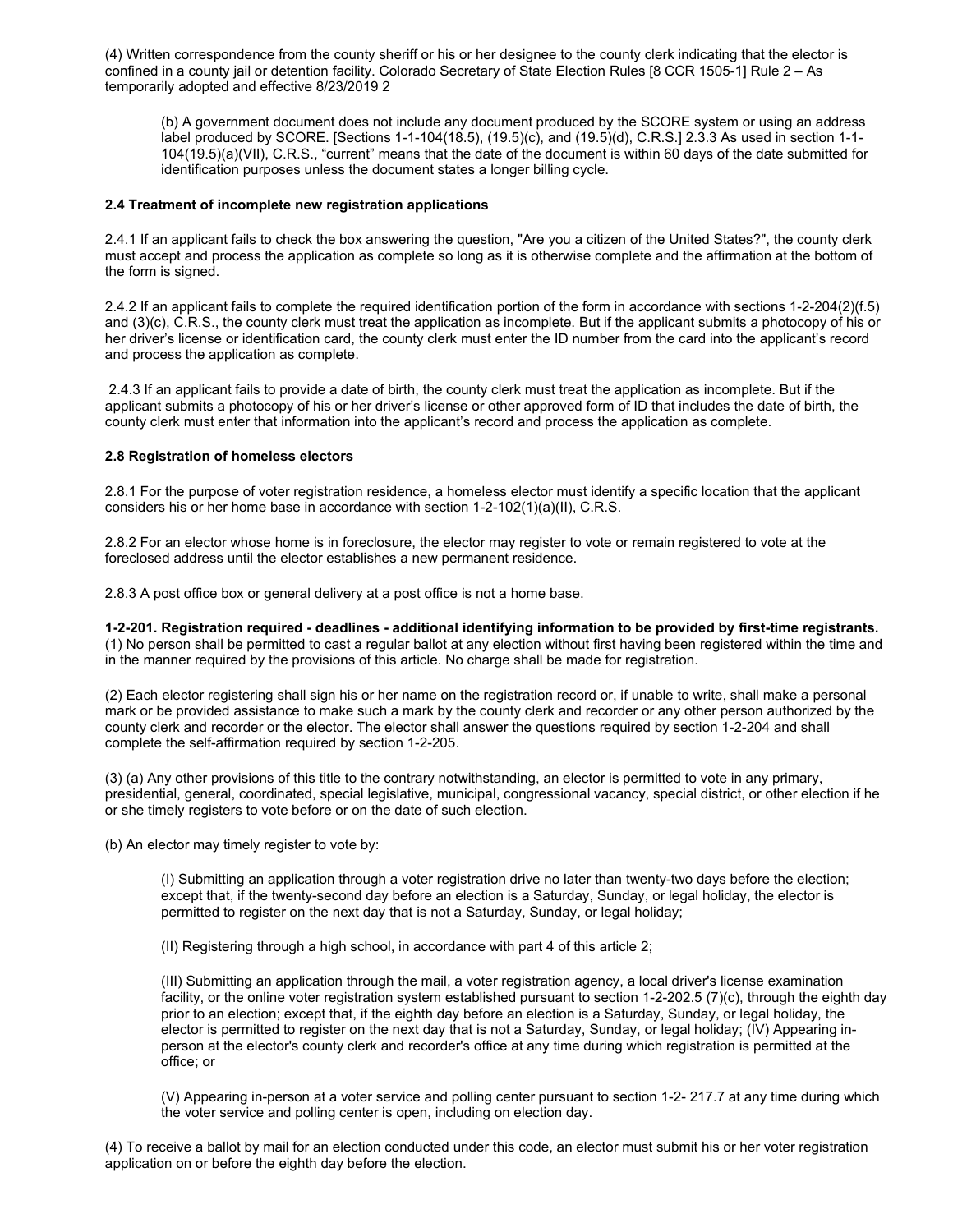(5) An elector who submits a voter registration form and has not previously voted in the state shall: (a) Submit with the voter registration form a copy of identification as defined in section 1-1-104 (19.5), the elector's driver's license number, or the last four digits of the elector's social security number; or

(b) Submit a copy of identification as defined in section 1-1-104 (19.5) with the elector's mail ballot in accordance with section 1-7.5-107 (3.5)

### Youth Detention

#### **1-2-210.5. Registration of and voting by persons in custody of division of youth services - definitions.**

(1) In the case of any individual committed to a juvenile facility and in the custody of the division of youth services in the department of human services created in section 19-2-203 (1) who is eighteen years of age or older on the date of the next election, the administrator of the facility in which the individual is committed shall facilitate the registration for voting purposes of, and voting by, the individual. In connection with this requirement, the administrator shall provide the individual information regarding his or her voting rights and how the individual may register to vote and cast a mail ballot, provide the individual with voter information materials upon the request of the individual, and ensure that any mail ballot cast by the individual is timely delivered to the designated election official.

(2) The administrator and the secretary of state shall post the type or kind of verification satisfying the requirements of section 1-1-104 (19.5)(d) in a prominent place on the public websites maintained by the department of human services and the secretary, respectively. The secretary shall provide notice to the county clerk and recorders as well as other designated election officials throughout the state that such verification constitutes an acceptable form of identification under section 1-1- 104 (19.5) permitting the individuals possessing such identification to register to vote and cast a ballot.

(3) Notwithstanding any other provision of law, an administrator is exempt from any restriction under law on the number of mail or mail-in ballots an eligible elector may deliver in person to the designated election official.

(4) The administrator shall forward applications made under this section on a weekly basis, or on a daily basis during the last week allowed for registration prior to any election, to the county clerk and recorder of the county in which the facility is located, and, if the applicant resides in a different county from the facility, the application must then be forwarded to the county clerk and recorder of the county in which the applicant resides.

(5) As used in this section:

(a) "Administrator" means the administrator, or his or her designee, of the division of youth services created in section 19-2- 203 (1), a residential facility operated by the division of youth services, or a residential facility that contracts with the division of youth services in which a person committed to the department of human services is confined and eligible to register to vote and cast a ballot.

(b) (I) "Voter information materials" means the following documents, as applicable to the election for which the individual seeks to register to vote and cast a ballot:

(A) Any forms used to register an elector under this part 2;

(B) An application for a mail ballot pursuant to section 1-13.5-1002;

(C) A copy of a ballot information booklet described in section 1-40-124.5; and

(D) Any mailings to electors that are described in section 1-40-125.

(II) Upon an administrator's written request to the legislative council staff or a county clerk and recorder for copies of the documents specified in sub-subparagraph (C) or (D) of subparagraph (I) of this paragraph (b), the legislative council staff or county clerk and recorder, as applicable, shall timely provide copies of the documents to the administrator in a sufficient number to cover the number of individuals who are authorized to register and vote under this Colorado Revised Statutes 2020 Page 42 of 519 Uncertified Printout section and who are either residing in the administrator's facility or under the supervision of the administrator's program.

#### Voter Assistance

**1-7-111. Electors requiring assistance.** (1) (a) If at any election, any registered elector declares to the election judges that, by reason of disability, inability to read or write, or difficulties with the English language, he or she is unable to prepare the ballot or operate the voting device or electronic voting device without assistance, the elector is entitled, upon making a request, to receive the assistance of any one of the election judges or, at the elector's option, any person selected by the eligible elector requiring assistance.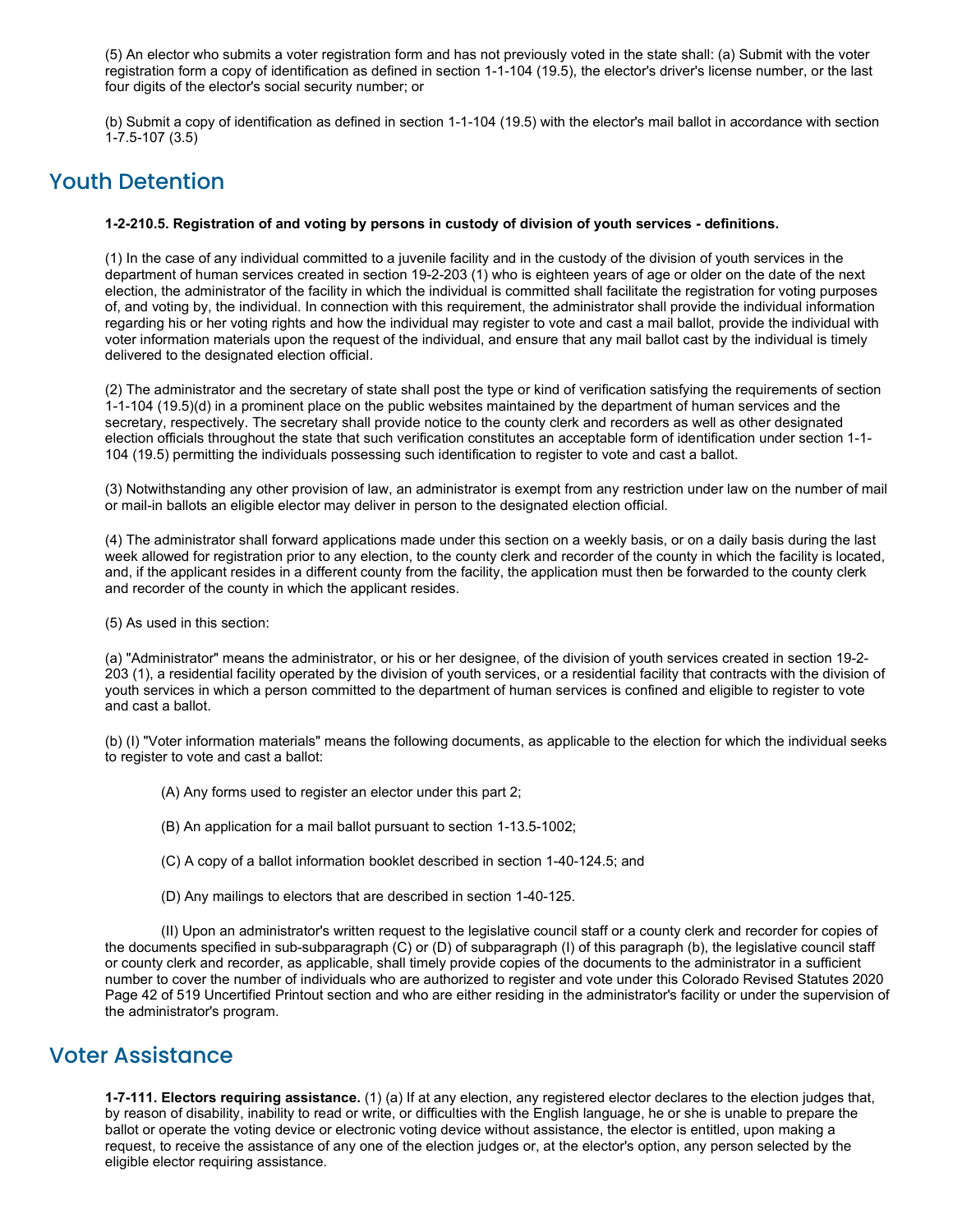(b) Any person other than an election judge who assists an eligible elector in the precinct in casting his or her ballot shall first complete the following voter assistance self-affirmation form: "I, ...................., certify that I am the individual chosen by the elector to assist the elector in casting a ballot. I further certify that I will not in any way attempt to persuade or induce the elector to vote in a particular manner, nor will I cast the elector's vote other than as directed by the elector I am assisting.".

### Time in Voting Booth

**1-7-115. Time in voting area.** Eligible electors shall cast their ballots without undue delay and shall leave the immediate voting area as soon as voting is complete. An eligible elector shall not enter a voting booth already occupied by another eligible elector. An eligible elector shall not occupy a voting booth for longer than the time determined by the secretary of state by rule if all the booths are in use and other eligible electors are waiting to use them. No eligible Colorado Revised Statutes 2020 Page 231 of 519 Uncertified Printout elector whose name has been entered on the pollbook shall be allowed to reenter the immediate voting area during the election, except an election judge.

### Issuing and Spoiling a Ballot

**1-7-302. Electors given only one ballot.** Election judges shall give to each eligible elector a single ballot after issuing vote credit to the elector in the statewide voter registration system created in section 1-2-301.

**1-7-303. Spoiled ballots.** No person, except an election judge as authorized by the designated election official, shall remove any ballot from the polling place or voter service and polling center before the close of the polls. Any eligible elector who spoils a ballot may obtain others, one at a time, not exceeding three in all, upon returning each spoiled ballot. The spoiled ballots thus returned shall be immediately canceled and shall be preserved and returned to the designated election official as provided in section 1-7-701. Nothing in this section prohibits an elector from obtaining a replacement ballot pursuant to section 1-7.5-107.

**1-7-701. Delivery of election returns, ballot boxes, and other election papers.** When all the votes have been read and counted, the election judges selected in accordance with section 1-6-109.5 shall deliver to the designated election official the certificate and statement required by section 1-7-601, ballot boxes and all keys to the boxes, paper tapes, "proms" or other electronic devices, the registration records, pollbooks, accounting forms, spoiled ballots, unused ballots, ballot stubs, oaths, affidavits, and other election papers and supplies. The delivery must be made at once and with all convenient speed, and informality in the delivery does not invalidate the vote of any precinct when delivery has been made previous to the completion of the official abstract of the votes by the board of canvassers. The designated election official shall give a receipt for all items delivered.

**1-7-504. Spoiled ballot or ballot card.** In polling locations in which voting is on a ballot or ballot card, no person, except an election judge as authorized by the designated election official, shall remove a spoiled ballot or ballot card from the polling location before the close of the polls. Any eligible elector who spoils a ballot or ballot card may successively obtain others, one at a time, not exceeding three in all, upon returning each spoiled ballot or ballot card. The spoiled ballots or ballot cards thus returned shall be immediately canceled and shall be preserved and returned to the designated election official as provided in section 1-7-701. Nothing in this section prohibits an elector from obtaining a replacement ballot pursuant to section 1-7.5-107.

### Manner of Voting

**1-7-503. Manner of voting.** (1) Each eligible elector, upon receiving a ballot, shall immediately proceed unaccompanied to one of the voting booths provided. To cast a vote, the eligible elector shall clearly fill the oval, connect the arrow, or otherwise appropriately mark the name of the candidate or the names of the joint candidates of the elector's choice for each office to be filled. In the case of a ballot issue, the elector shall clearly fill the oval, connect the arrow, or otherwise appropriately mark the appropriate place opposite the answer that the elector desires to give. Before leaving the voting booth, the eligible elector, without displaying the marks thereon, shall place the ballot in the privacy envelope so that the contents of the ballot or ballot card are concealed and shall place the envelope and the ballot or ballot card in the ballot box.

(2) Each eligible elector who has prepared the ballot and is ready to vote shall then leave the voting booth and approach the election judges having charge of the ballot box. The eligible elector shall give his or her name to one of the election judges. The elector shall, in full view of the election judges, deposit the ballot or ballot card in the ballot box, with the official endorsement on the ballot or ballot card facing upward.

(3) In precincts which use electronic voting equipment in which voting is by a method other than a ballot, each voter shall be listed by name in the pollbook and shall be given an entry card to the electronic voting device. Colorado Revised Statutes 2020 Page 242 of 519 Uncertified Printout

(4) Notwithstanding any provision of subsection (1) or (2) of this section to the contrary, at a polling location at which a ballot marking device, as defined in section 1-5-702 (2.5), is available for accessible voting, the election judge in charge of the ballot box shall deposit every elector's ballot card in the ballot box.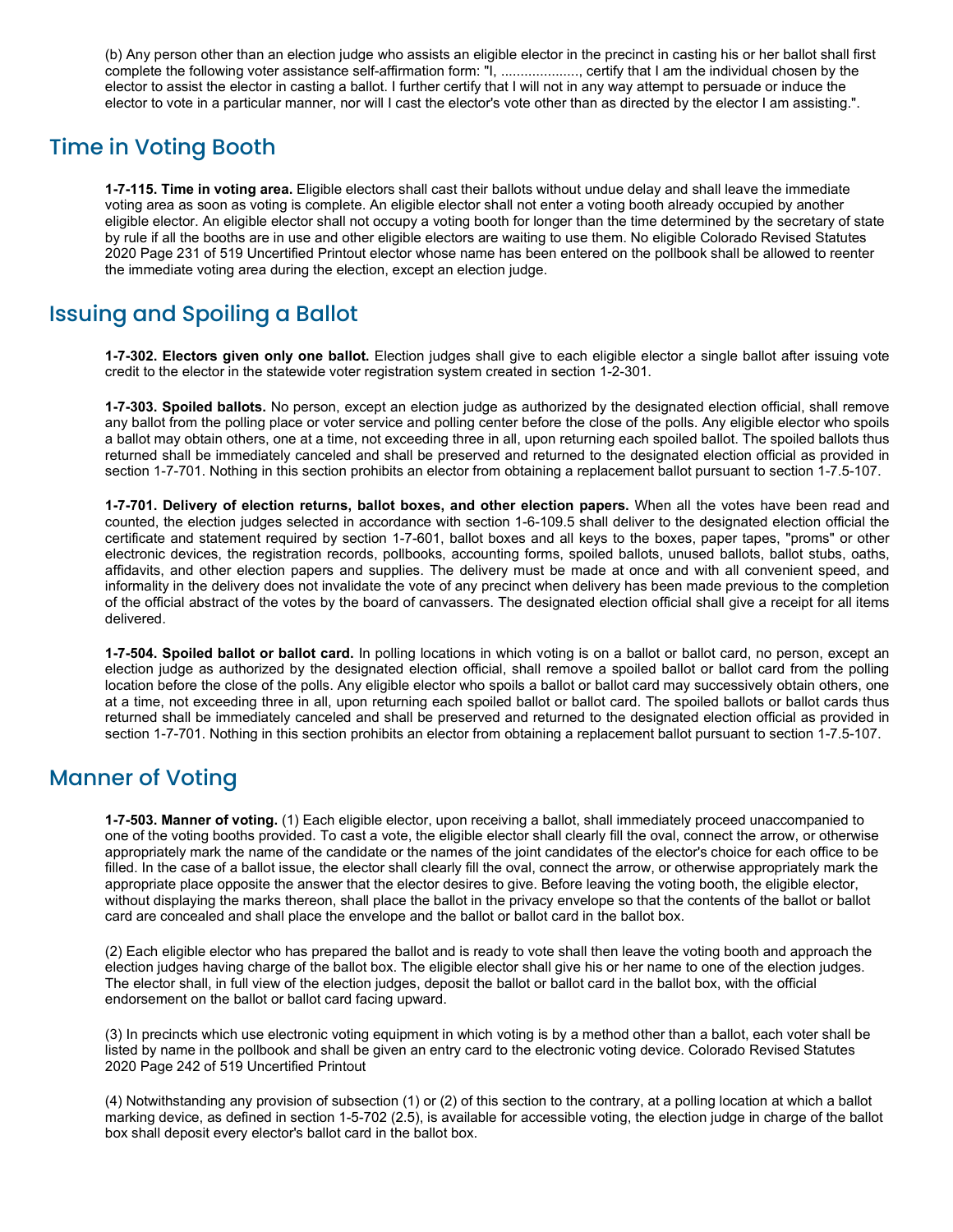

**Denver Elections Division** DenverVotes.org | 303-653-9668

**Colorado Criminal Justice Reform Coalition (CCJRC)** CCJRC.org | 303-825-0122

**League of Women Voters** LWVDenver.org | 303-321-7571

**Denver Sheriff Department** denvergov.org/sheriff | 720-337-0194